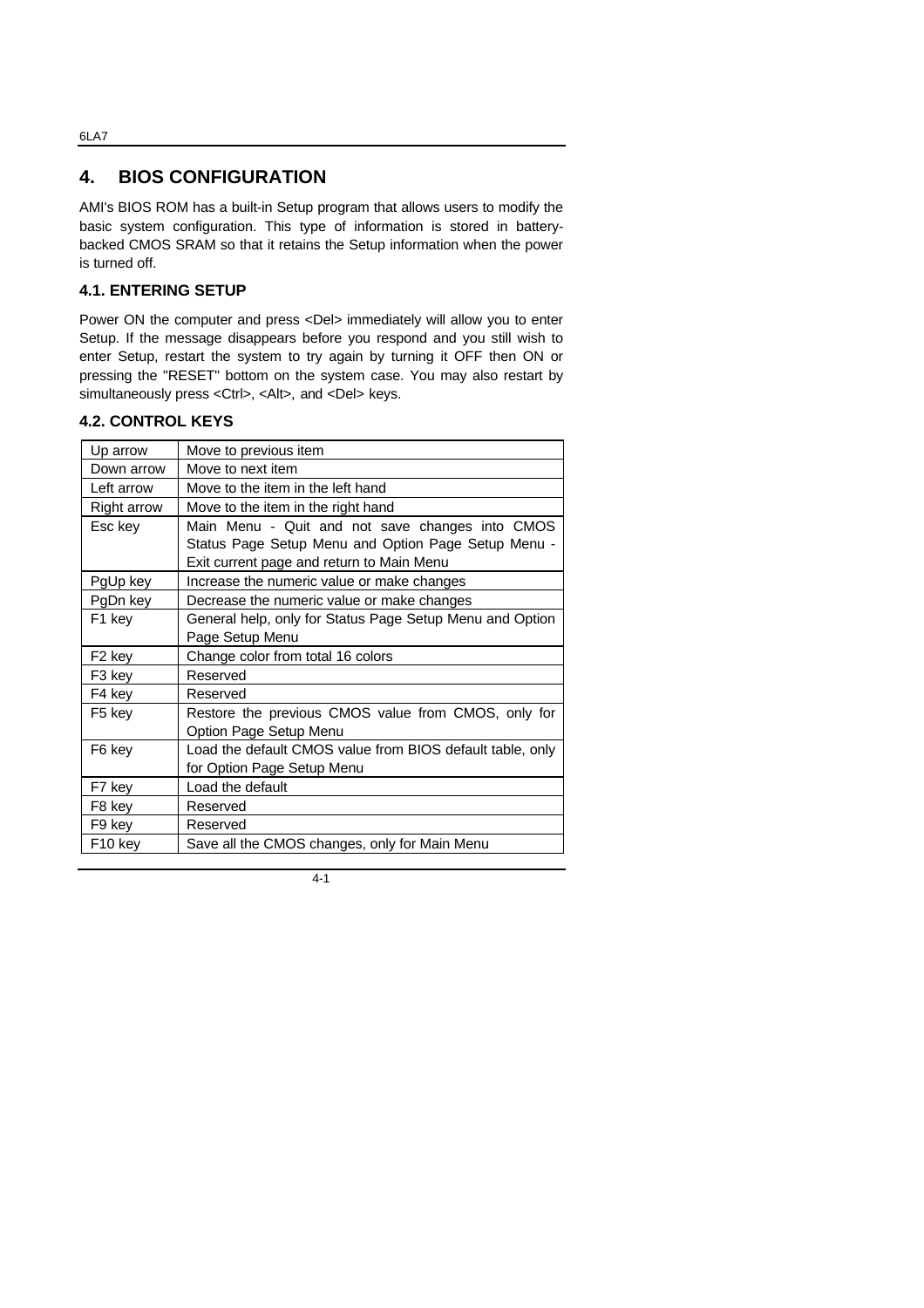#### **4.3. GETTING HELP**

## *4.3.1. Main Menu*

The on-line description of the highlighted setup function is displayed at the bottom of the screen.

#### *4.3.2. Status Page Setup Menu / Option Page Setup Menu*

Press F1 to pop up a small help window that describes the appropriate keys to use and the possible selections for the highlighted item. To exit the Help Window press <Esc>.

### **4.4. THE MAIN MENU**

Once you enter AMI BIOS CMOS Setup Utility, the Main Menu (Figure 4.1) will appear on the screen. The Main Menu allows you to select from nine setup functions and two exit choices. Use arrow keys to select among the items and press <Enter> to accept or enter the sub-menu.

| AMIBIOS SIMPLE SETUP UTILITY - VERSION 1.20<br>(C)1998 American Megatrends, Inc. All Rights Reserved                                              |                        |
|---------------------------------------------------------------------------------------------------------------------------------------------------|------------------------|
| STANDARD CMOS SETUP                                                                                                                               | INTEGRATED PERIPHERALS |
| <b>BIOS FEATURES SETUP</b>                                                                                                                        | HARDWARE MONITOR SETUP |
| CHIPSET FEATURES SETUP                                                                                                                            | SUPERVISOR PASSWORD    |
| POWER MANAGEMENT SETUP                                                                                                                            | USER PASSWORD          |
| PNP/PCI CONFIGURATION                                                                                                                             | IDE HDD AUTO DETECTION |
| LOAD BIOS DEFAULTS                                                                                                                                | SAVE & EXIT SETUP      |
| LOAD SETUP DEFAULTS                                                                                                                               | EXIT WITHOUT SAUING    |
| ESC : Quit (†4++): Select Item (Shift)F2 : Change Color F5 : Old Values<br>F6 : Load BIOS Defaults - F7 : Load Setup Defaults - F10 : Save & Exit |                        |
| the contract of the contract of the contract of the contract of the contract of the contract of the contract of                                   |                        |

Figure 4.1: Main Menu

• Standard CMOS setup

This setup page includes all the items in standard compatible BIOS.

• BIOS features setup

 This setup page includes all the items of AMI special enhanced features.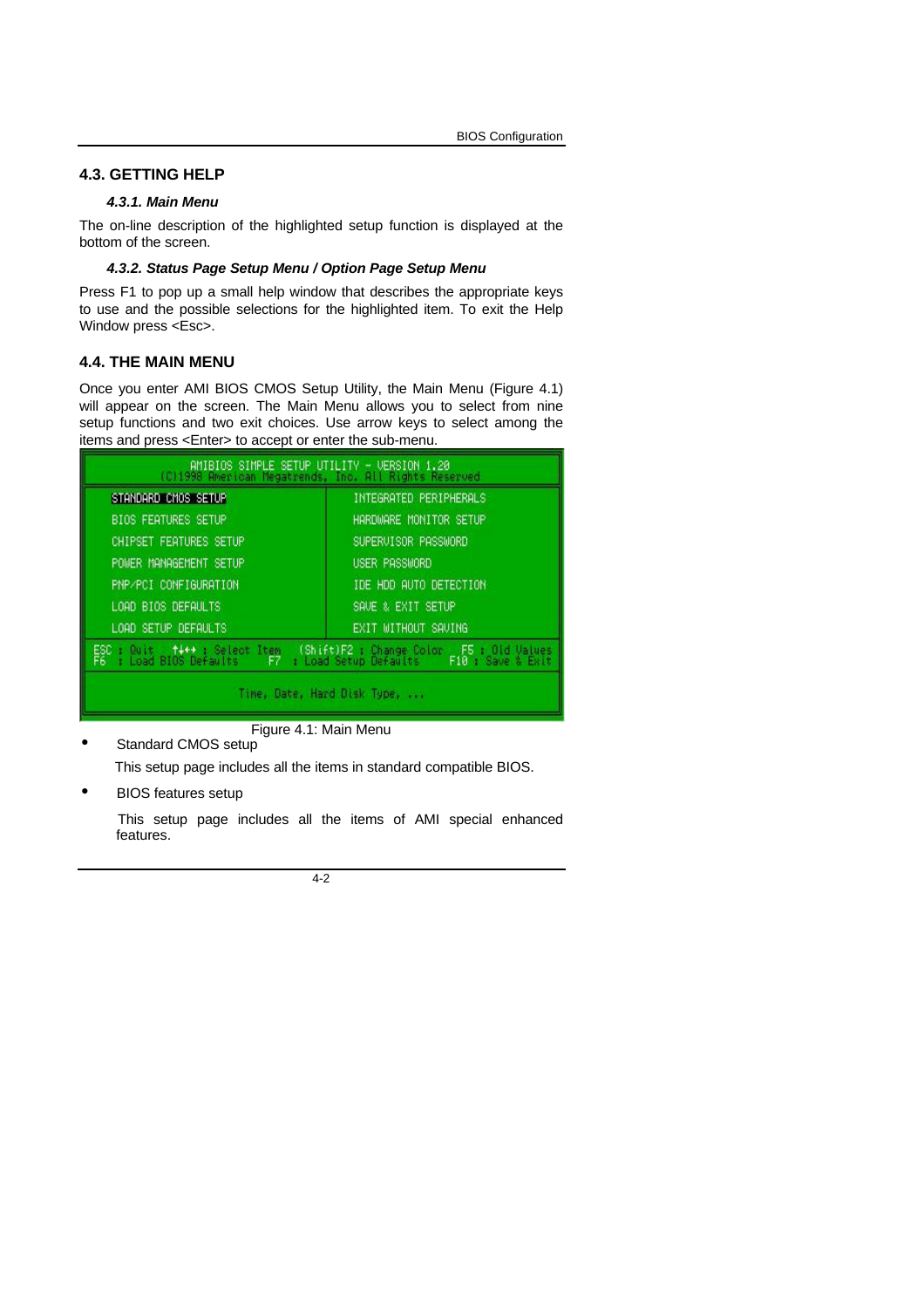• Chipset features setup

This setup page includes all the items of chipset special features.

Power management setup

This setup page includes all the items of Green function features.

• PNP/PCI configuration

This setup page includes all the configurations of PCI & PnP ISA resources.

Load bios defaults

Bios Defaults indicates the value of the system parameter which the system would be in the safe configuration.

• Load setup defaults

 Setup Defaults indicates the value of the system parameter which the system would be in the most appropriate configuration.

• Integrated peripherals

This setup page includes all onboard peripherals.

• Hardware Monitor Setup

This setup page is auto detect fan and temperature status.

Supervisor password

 Change, set, or disable password. It allows you to limit access to the system and Setup, or just to Setup.

User password

Change, set, or disable password. It allows you to limit access to the system.

IDE HDD auto detection

Automatically configure hard disk parameters.

Save & exit setup

Save CMOS value settings to CMOS and exit setup.

Exit without saving

Abandon all CMOS value changes and exit setup.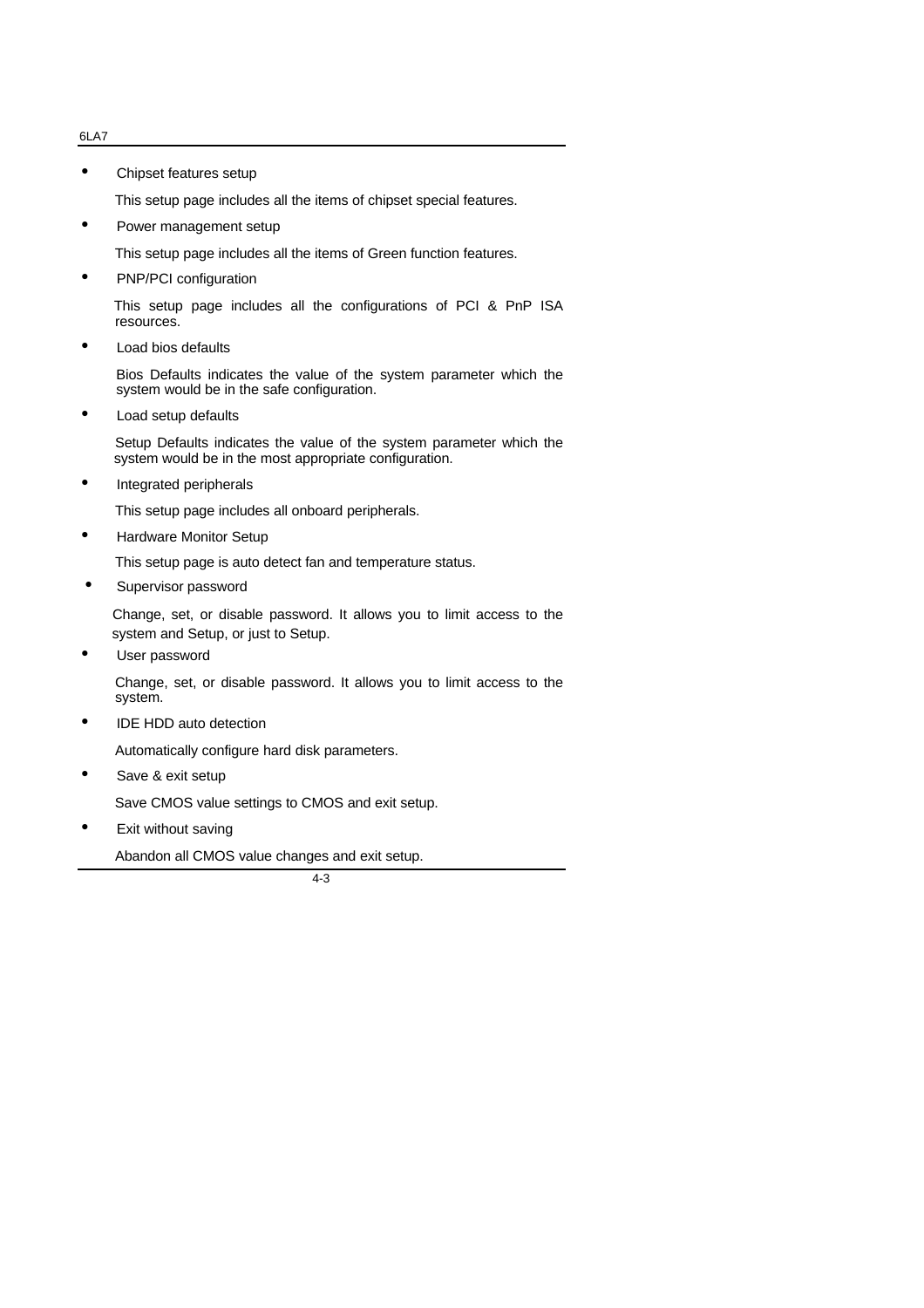### **4.5. STANDARD CMOS SETUP MENU**

The items in Standard CMOS Setup Menu (Figure 4.2) are divided into 9 categories. Each category includes no, one or more than one setup items. Use the arrows to highlight the item and then use the <PgUp> or <PgDn> keys to select the value you want in each item.

| AMIBIOS!<br>(C)1998 American Megatrends, Inc. All Rights Reserved                                             | SETUP - STANDARD CMOS SETUP                                                                                                               |
|---------------------------------------------------------------------------------------------------------------|-------------------------------------------------------------------------------------------------------------------------------------------|
| Fri Dec<br>25 1998<br>(mn/dd/yyyy):<br>Date:<br>Time<br>thh/mm/ss)<br>10 36 24<br><b>CYLS</b><br>SIZE:        | MODE<br><b>HEAD</b><br>PRECOMP<br>LANDZ<br>SECTOR                                                                                         |
| Auto<br>Pri Master<br>Slave<br>Pri<br>Auto<br>Seo.<br>Master<br>Auto<br>Sec Slave<br>Auto                     |                                                                                                                                           |
| 1.44 MB 3%<br>Floppy Drive A:<br>Floppy Drive B:<br>Not Installed<br>Boot Sector Virus Protection<br>Disabled | 640 Kb<br>Base<br>Memory.<br>$\frac{384}{31}$ KB<br>$\frac{31}{32}$ KB<br>Other<br>Memory<br>Extended<br>Memory<br>Total<br><b>Memory</b> |
| Month:<br>凯<br>٠<br>Dec<br>31<br>Day:<br>٠<br>٠<br>2099<br>.901<br>Yeart                                      | 郓<br>Exit<br>Select Item<br>я<br>PU/PD/+/- Modify<br>$(\textsf{Shift})$ F2<br>: Color                                                     |

Figure 4.2: Standard CMOS Setup Menu

#### • Date

The date format is <day>, <month> <date> <year>.

| day   | The day, from Sun to Sat, determined by the BIOS and is<br>display-only |
|-------|-------------------------------------------------------------------------|
| month | The month, Jan. through Dec.                                            |
| date  | The date, from 1 to 31 (or the maximum allowed in the<br>month)         |
| vear  | The year, from 1994 through 2079                                        |

• Time

The times format in <hour> <minute> <second>. The time is calculated base on the 24-hour military-time clock. For example, 1 p.m. is 13:00:00.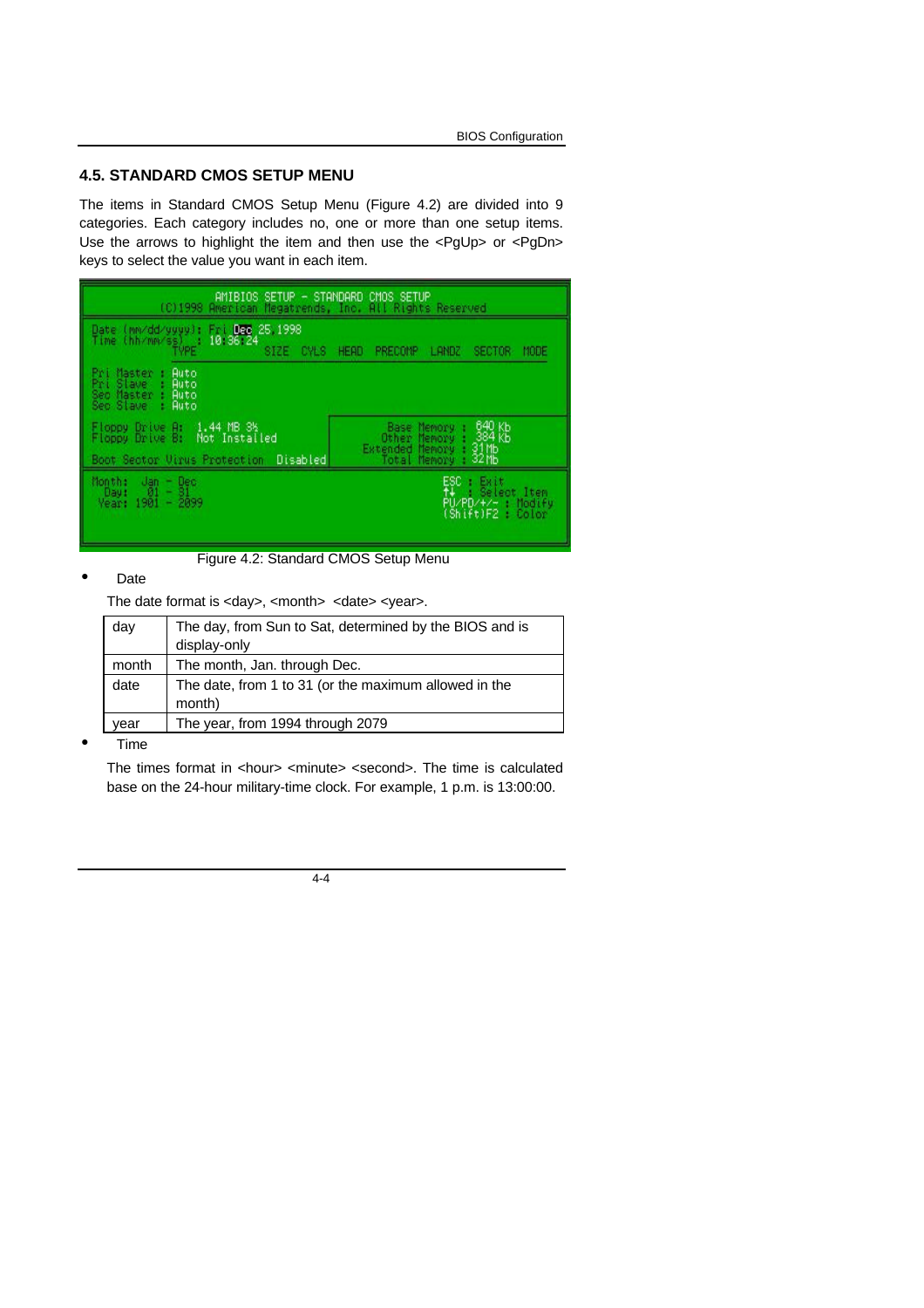#### • Primary HDDs / Secondary HDDs

The category identifies the types of hard disk from drive C to F that has been installed in the computer. There are two types: auto type, and user definable type. User type is user-definable; Auto type which will automatically detect HDD type.

Note that the specifications of your drive must match with the drive table. The hard disk will not work properly if you enter improper information for this category.

If you select User Type, related information will be asked to enter to the following items. Enter the information directly from the keyboard and press <Enter>. Such information should be provided in the documentation form your hard disk vendor or the system manufacturer.

| CYLS.           | Number of cylinders |
|-----------------|---------------------|
| <b>HEADS</b>    | number of heads     |
| <b>PRECOMP</b>  | write precomp       |
| <b>LANDZONE</b> | Landing zone        |
| <b>SECTORS</b>  | number of sectors   |

If a hard disk has not been installed select NONE and press <Enter>.

• Floppy Drive A / Floppy Drive B

The category identifies the types of floppy disk drive A or drive B that has been installed in the computer.

| None           | No floppy drive installed                             |  |
|----------------|-------------------------------------------------------|--|
| 360K, 5.25 in. | 5.25 inch PC-type standard drive; 360K byte capacity. |  |
| 1.2M, 5.25 in. | 5.25 inch AT-type high-density drive; 1.2M byte       |  |
|                | capacity (3.5 inch when 3 Mode is Enabled).           |  |
| 720K, 3.5 in.  | 3.5 inch double-sided drive; 720K byte capacity       |  |
| 1.44M, 3.5 in. | 3.5 inch double-sided drive; 1.44M byte capacity.     |  |
| 2.88M, 3.5 in. | 3.5 inch double-sided drive; 2.88M byte capacity.     |  |

4-5

#### 6LA7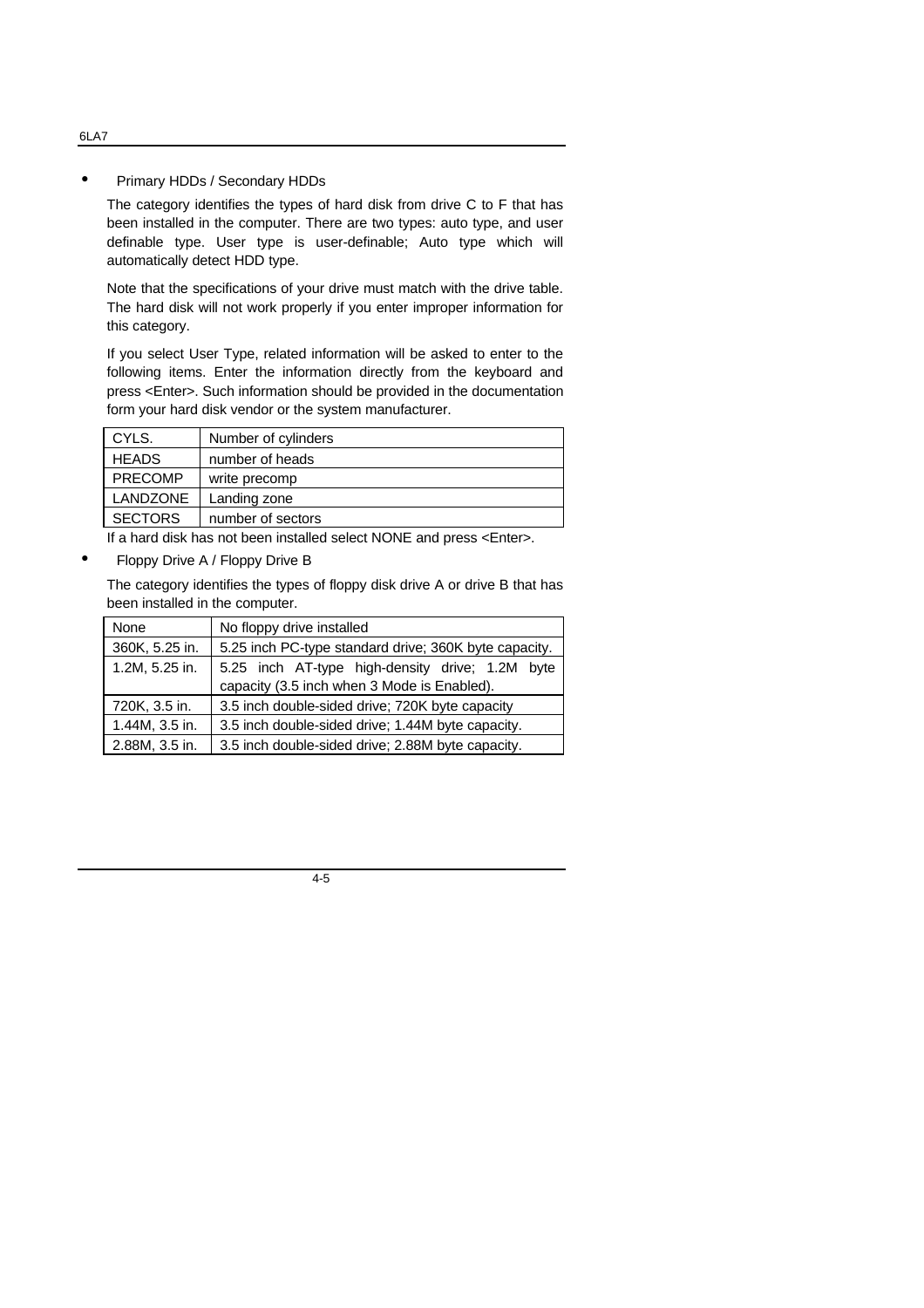#### **Boot Sector Virus Protection**

If it is set to enable, the category will flash on the screen when there is any attempt to write to the boot sector or partition table of the hard disk drive. The system will halt and the following error message will appear in the mean time. You can run anti-virus program to locate the problem.

Default value is Disabled.

| Enabled         | Activate automatically when the system boots up causing a |
|-----------------|-----------------------------------------------------------|
|                 | warning message to appear when anything attempts to       |
|                 | access the boot sector or hard disk partition table       |
| <b>Disabled</b> | No warning message to appear when anything attempts to    |
|                 | access the boot sector or hard disk partition table       |

#### **Memory**

The category is display-only which is determined by POST (Power On Self Test) of the BIOS.

#### **Base Memory**

The POST of the BIOS will determine the amount of base (or conventional) memory installed in the system.

The value of the base memory is typically 512 K for systems with 512 K memory installed on the motherboard, or 640 K for systems with 640 K or more memory installed on the motherboard.

#### **Extended Memory**

The BIOS determines how much extended memory is present during the POST.

This is the amount of memory located above 1 MB in the CPU's memory address map.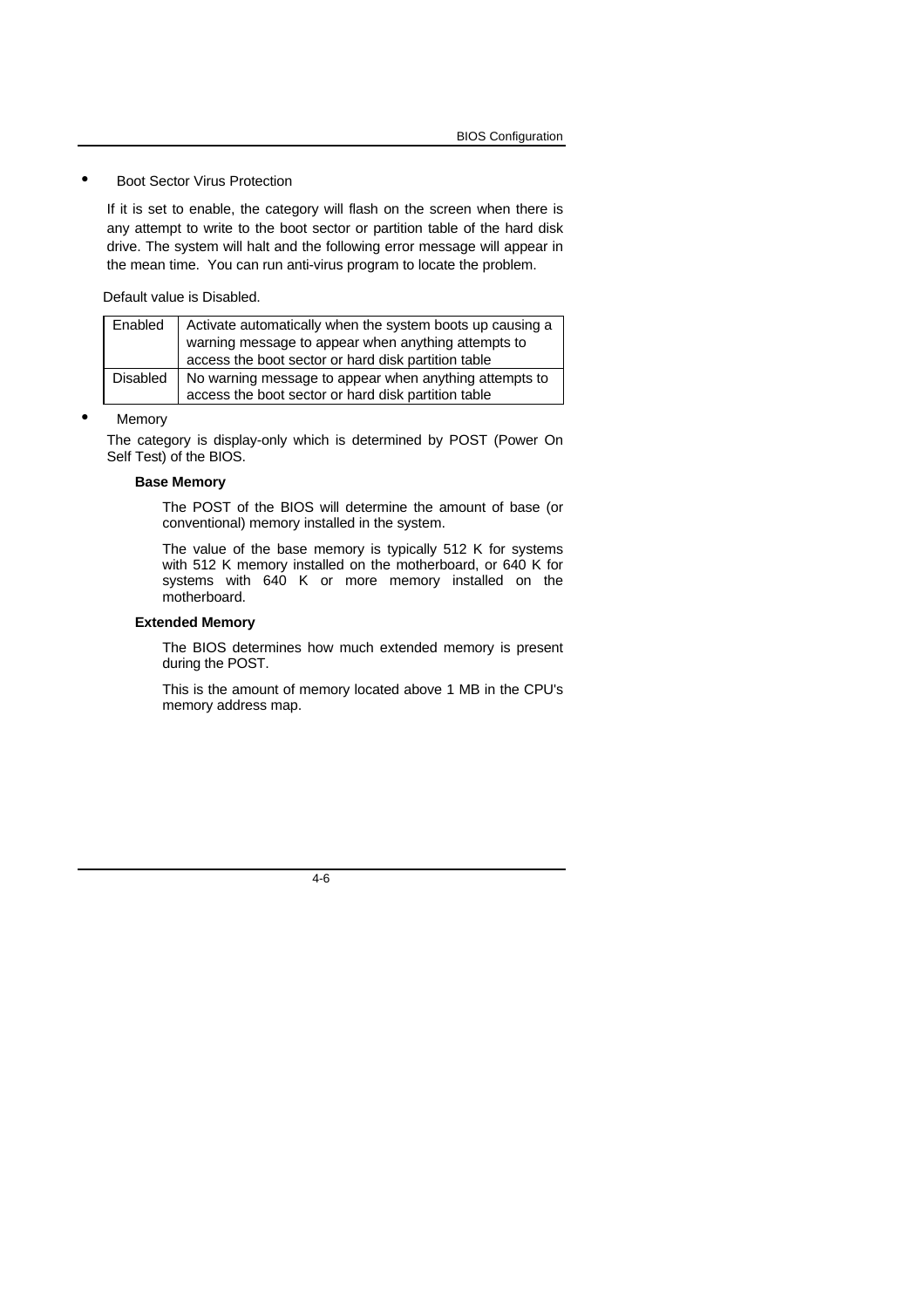#### **Expanded Memory**

Expanded Memory in memory defined by the Lotus/Intel/Microsoft (LIM) standard as EMS.

Many standard DOS applications can not utilize memory above 640 K; the Expanded Memory Specification (EMS) swaps memory, which not utilized by DOS with a section, or frame, so these applications, can access all of the system memory.

Memory can be swapped by EMS is usually 64 K within 1 MB or memory above 1 MB, depends on the chipset design.

Expanded memory device driver is required to use memory as Expanded Memory.

#### **Other Memory**

This refers to the memory located in the 640 K to 1024 K address space. This is memory that can be used for different applications.

DOS uses this area to load device drivers to keep as much base memory free for application programs. Most use for this area is Shadow RAM.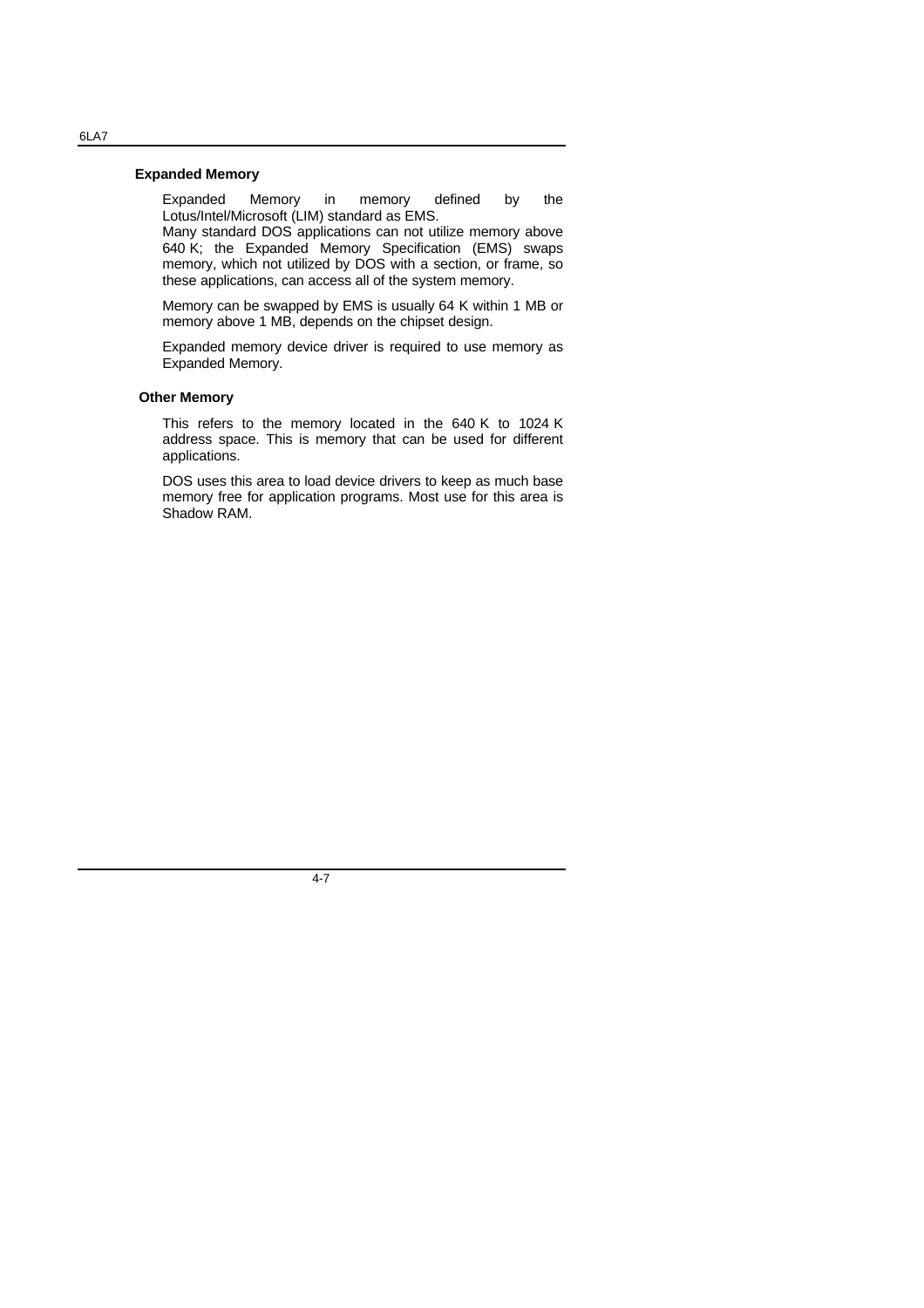# **4.6. BIOS FEATURES SETUP**

| AMIBIOS SETUP - BIOS FEATURES SETUP<br>(C)1998 American Megatrends, Inc. All Rights Reserved                                                                                                                                                                                                                  |                                                                                                                                                      |                                                                                                                                                              |
|---------------------------------------------------------------------------------------------------------------------------------------------------------------------------------------------------------------------------------------------------------------------------------------------------------------|------------------------------------------------------------------------------------------------------------------------------------------------------|--------------------------------------------------------------------------------------------------------------------------------------------------------------|
| Quick Boot<br>1st Boot Device<br>2nd Boot Device<br>3rd Boot Device<br><b>Floopy Rocess Control</b><br>HDD Rocess Control<br>S.M.A.R.T Hard Disks<br>BootUp Nun-Lock<br>Floppy Drive Swap<br>Floopy Drive Seek<br>Primary Display<br>Password Check<br>Boot To $0S/2 > 64MB$<br><b>CPU MicroCode Updation</b> | Disabled<br>: Floppy<br>IDEO<br>CDROM<br>- Read-Write<br>- Read-Write<br>Disabled<br>: On<br>Disabled<br>Enabled<br>Absent<br>Setup<br>No<br>Enabled |                                                                                                                                                              |
| Internal Cache<br>External Cache<br>Cache Bus ECC<br>System BIOS Cacheable<br>Video BIOS Shadow                                                                                                                                                                                                               | <b>Enabled</b><br>Enabled<br>Enabled<br>Enabled<br>Enabled                                                                                           | ESC<br>F1556<br>F7<br>t+++ : Select Item<br>Quit<br>PU/PD/+/- : Modify<br>He to<br>Old Values (Shift)F2 : Color<br>Load BIOS Defaults<br>Load Setup Defaults |

Figure 4.3: BIOS Features Setup

#### • Quick Boot

The default value is Disabled.

| Enabled   Enabled Quick Boot Function.   |
|------------------------------------------|
| Disabled   Disabled Quick Boot Function. |

• 1st / 2nd / 3rd Boot Device

The default value is Floppy or LS-120 / ATAPI ZIP or CDROM or SCSI or NET WORK / I20 or IDE-0~IDE-3 or Disabled.

| Floppy                         | Boot Device by Floppy.             |
|--------------------------------|------------------------------------|
| LS-120 / ATAPI ZIP             | Boot Device by LS-120 / ATAPI ZIP. |
| <b>CDROM</b>                   | Boot Device by CDROM.              |
| <b>SCSI</b>                    | Boot Device by SCSI.               |
| <b>NET WORK</b>                | Boot Device by NET WORK.           |
| $IDE-0\nightharpoonup$ $IDE-3$ | Boot Device by IDE-0~IDE-3.        |
| <b>Disabled</b>                | Boot Device by Disabled.           |
| 120                            | Boot Device by I20.                |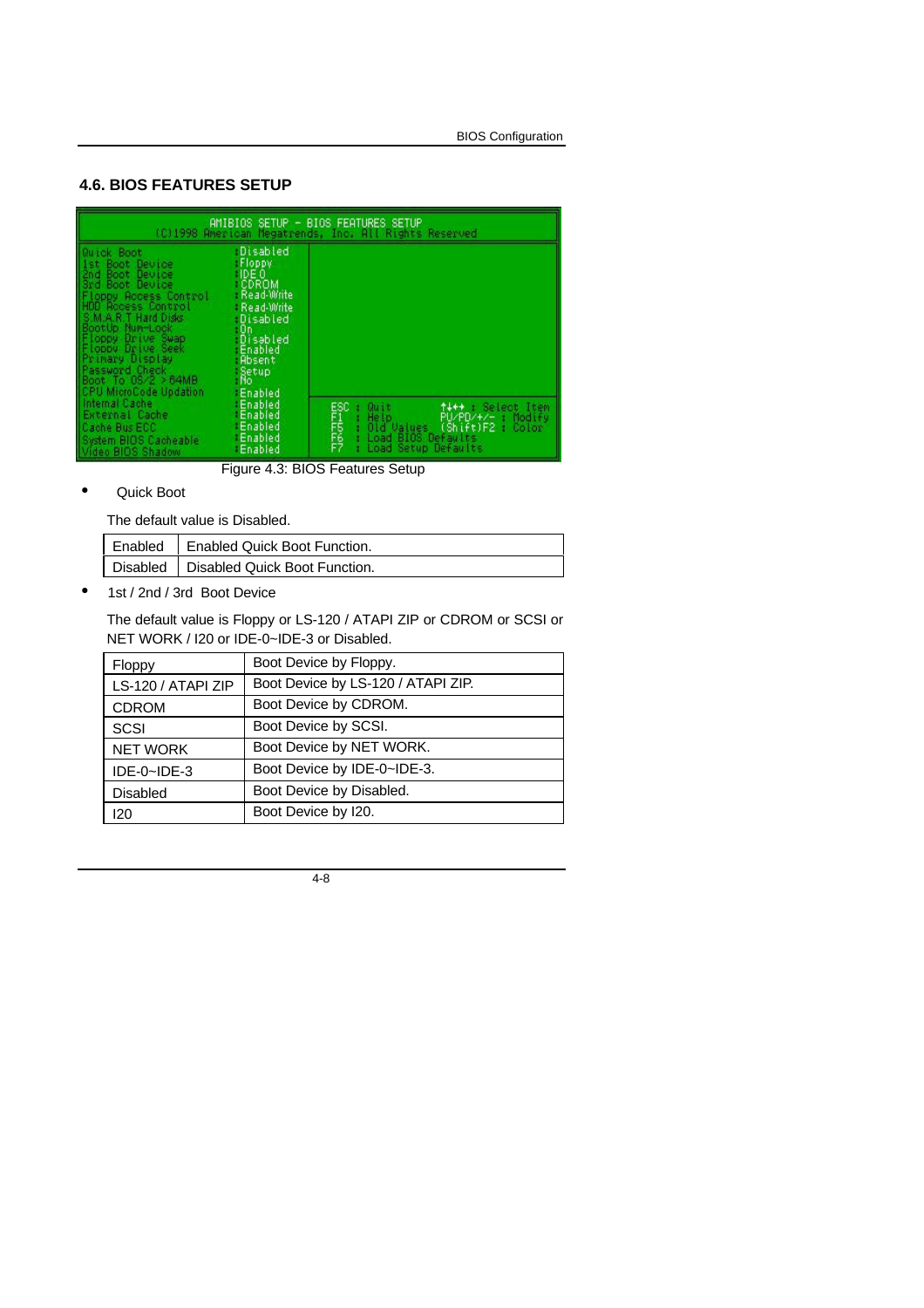• Floppy Access Control

The default value is Read-Write.

| Read-Write | Set Floppy Access Control: Read-Write. |
|------------|----------------------------------------|
| Read-Only  | Set Floppy Access Control: Read Only.  |

┦

• HDD Access Control

The default value is Read-Write.

| Read-Write | Set HDD Access Control: Read-Write. |
|------------|-------------------------------------|
| Read-Only  | Set HDD Access Control: Read Only.  |

• S.M.A.R.T. Hard Disks

The default value is Disable.

| Enable  | Enable S.M.A.R.T. Hard Disks  |
|---------|-------------------------------|
| Disable | Disable S.M.A.R.T. Hard Disks |

• Boot Up Num-Lock

The default value is On.

| Kevpad is number keys |
|-----------------------|
| Keypad is arrow keys  |

• Floppy Drive Swap

The default value is Disabled.

| Enabled   Floppy A & B will be swapped under DOS  |
|---------------------------------------------------|
| Disabled   Floppy A & B will be normal definition |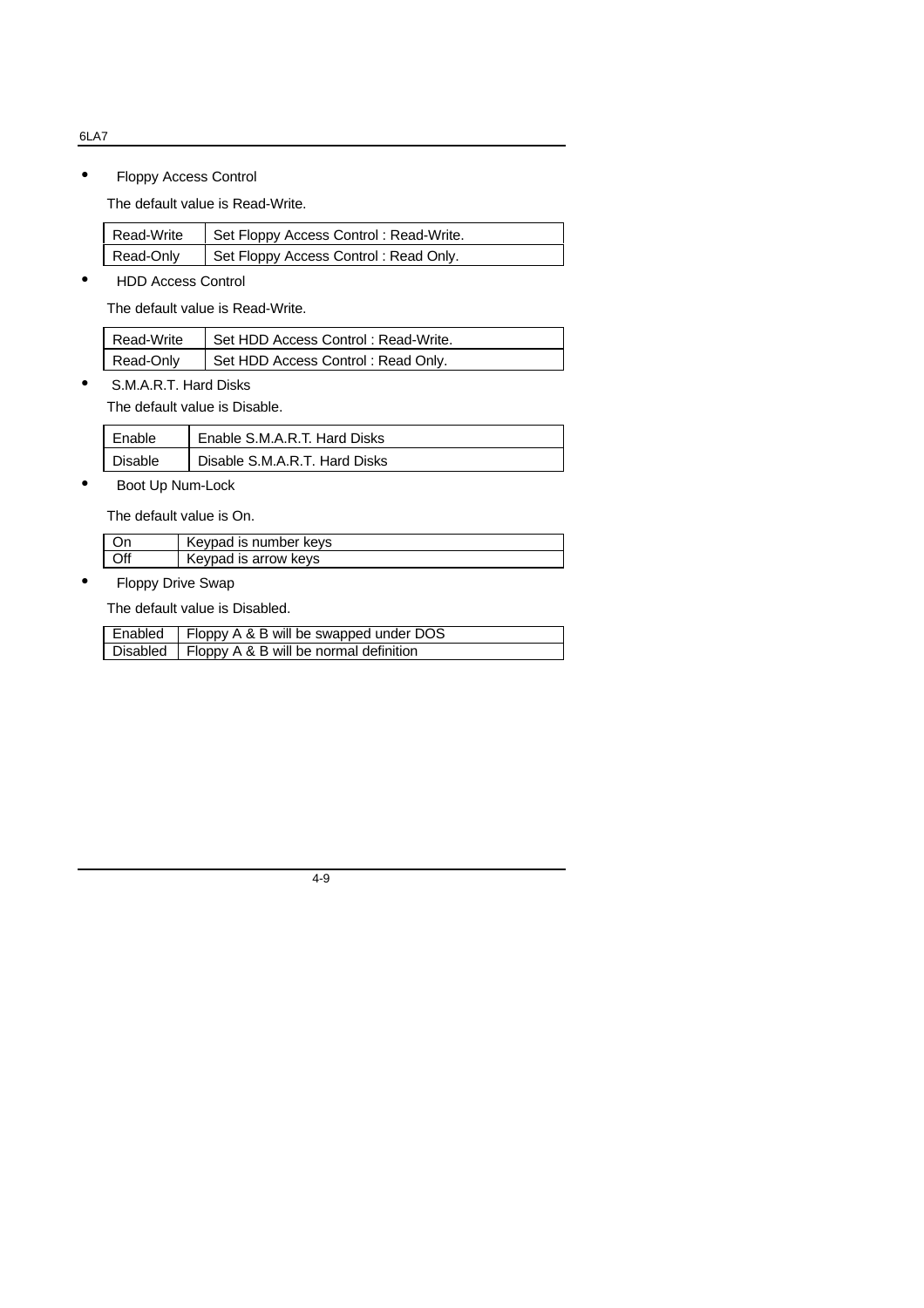• Floppy Drive Seek

During POST, BIOS will determine if the floppy disk drive installed is 40 or 80 tracks. 360 type is 40 tracks while 720 , 1.2 and 1.44 are all 80 tracks.

The default value is Enabled.

| Enabled    | BIOS searches for floppy disk drive to determine if it is 40<br>or 80 tracks. Note that BIOS can not tell from 720, 1.2 or                                   |
|------------|--------------------------------------------------------------------------------------------------------------------------------------------------------------|
|            | 1.44 drive type as they are all 80 tracks.                                                                                                                   |
| Disabled I | BIOS will not search for the type of floppy disk drive by<br>track number. Note that there will not be any warning<br>message if the drive installed is 360. |

• Primary Display

The default value is Absent.

| VGA / EGA | Set Primary Display to VGA / EGA. |
|-----------|-----------------------------------|
| CGA 40x25 | Set Primary Display to CGA 40x25. |
| CGA 80x25 | Set Primary Display to CGA 80x25. |
| Mono      | Set Primary Display to Mono.      |
| Absent    | Set Primary Display to Absent.    |

#### • Password Check

The default value is Setup.

| Setup | Set Password Check to Setup.           |
|-------|----------------------------------------|
|       | Always   Set Password Check to Always. |

• Boot To OS/2 > 64MB

The default value is No.

| Yes | Enabled Boot To OS/2.  |
|-----|------------------------|
| No  | Disabled Boot To OS/2. |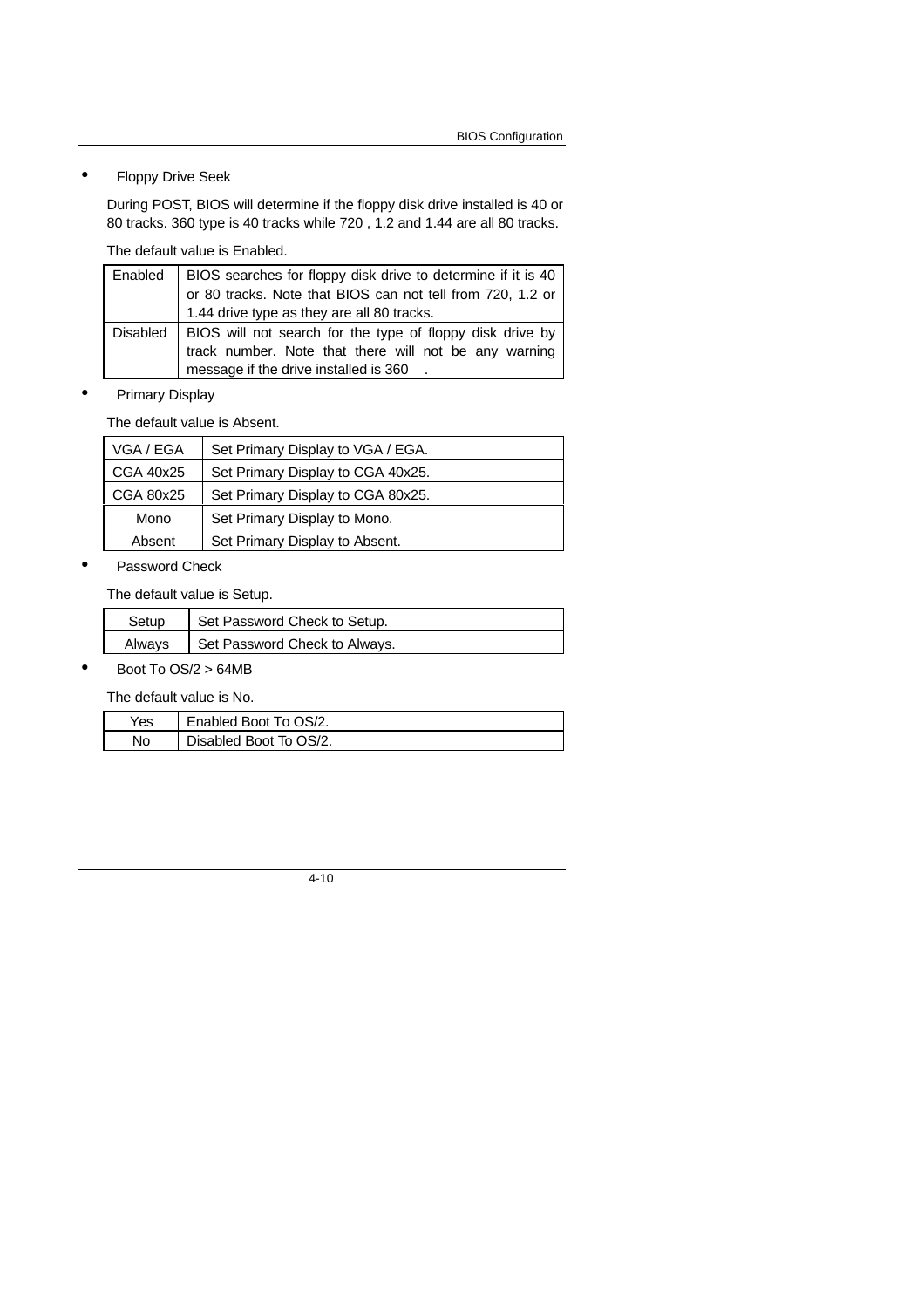• CPU MicroCode Updation

The default value is Enabled.

| Enabled   Enabled CPU Update Data.   |
|--------------------------------------|
| Disabled   Disabled CPU Update Data. |

• Internal Cache / External Cache

These two categories speed up memory access. However, it depends on CPU / chipset design. The default value is Enabled.

| Enabled         | Enable cache  |
|-----------------|---------------|
| <b>Disabled</b> | Disable cache |

Cache Bus ECC

The default value is Enabled.

| Enabled | I Enable Cache Bus ECC           |
|---------|----------------------------------|
|         | Disabled   Disable Cache Bus ECC |

System BIOS Cacheable

The default value is Enabled.

| Enabled   Enabled System BIOS Cacheable.   |
|--------------------------------------------|
| Disabled   Disabled System BIOS Cacheable. |

• Video BIOS Shadow

It determines whether video BIOS is able to copy to RAM, however, it is optional from chipset design. Video Shadow will increase the video speed. The default value is Enabled.

| Enabled  | Video shadow is enabled  |
|----------|--------------------------|
| Disabled | Video shadow is disabled |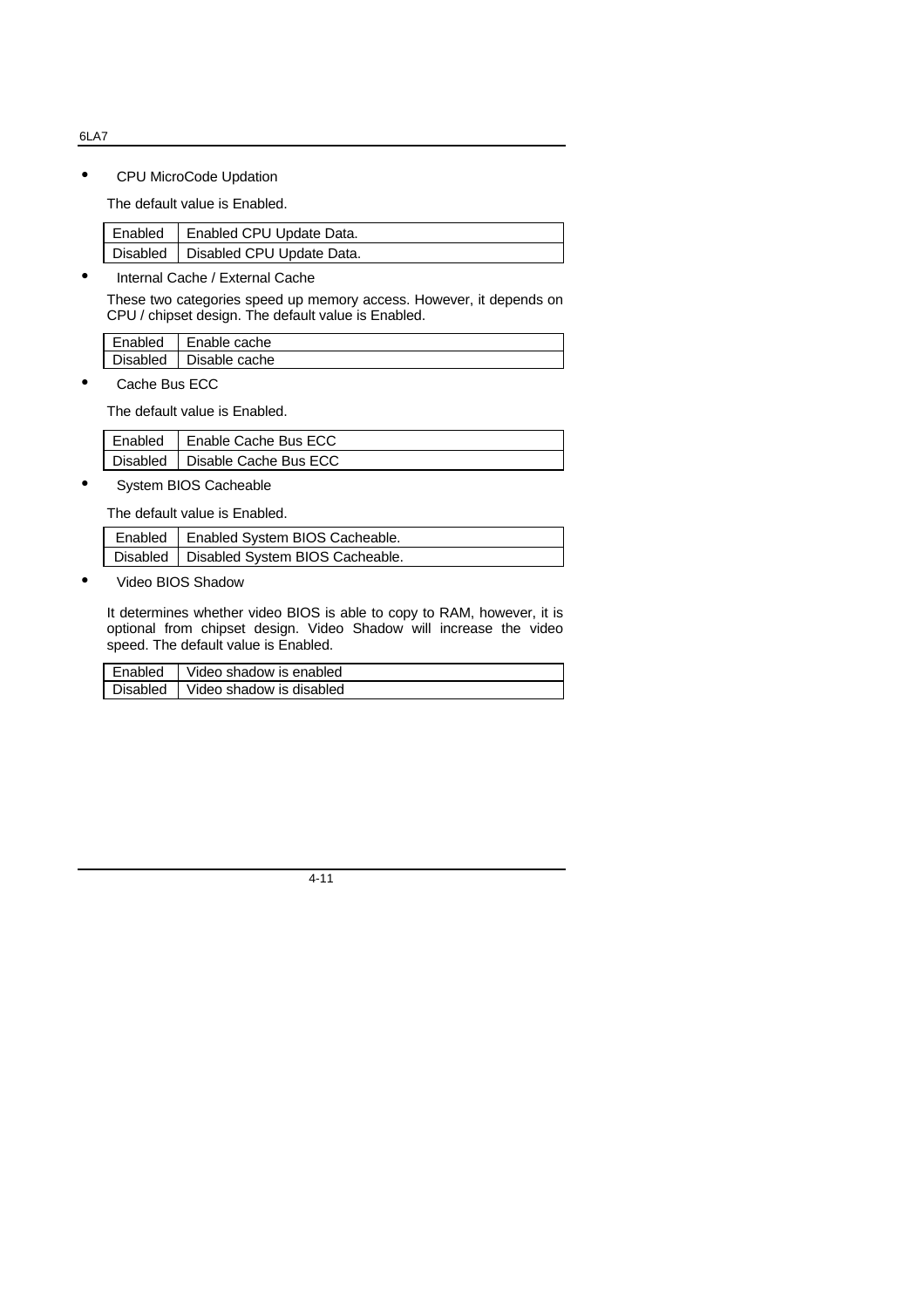### **4.7. CHIPSET FEATURES SETUP**

|                                                                                                                                                                                                                                                                                             | AMIBIOS SETUP - CHIPSET FEATURES SETUP<br>(C)1998 American Megatrends, Inc. All Rights Reserved                                                    |
|---------------------------------------------------------------------------------------------------------------------------------------------------------------------------------------------------------------------------------------------------------------------------------------------|----------------------------------------------------------------------------------------------------------------------------------------------------|
| : Enabled<br>Auto Detect DIMM Clock<br>SDRAM RAS to CAS Delay<br>SDRAM CAS Latency<br>SDRAM RAS Precharge Time<br>DRAM Interity Mode<br>- Fast<br>- Auto<br>- Fast<br>Non ECC<br>Fixed Memory Hole<br>Delayed Transaction<br>Disabled<br><b>Disabled</b><br>USB K/B Legacy Support Disabled | ESC : Quit<br>F1 : Help<br>F5 : Old Values<br>F6 : Load BIOS<br>F7 : Load Setup<br>↑↓←← Select Item<br>: Load BIOS Defaults<br>Load Setup Defaults |

Figure 4.4: Chipset Features Setup

• Auto Detect DIMM Clock

The default value is Enabled

| Disabled | Auto Detect DIMM Clock function Disabled. |
|----------|-------------------------------------------|
| Fnabled  | Auto Detect DIMM Clock function Enabled.  |

• SDRAM RAS-to-CAS Delay

The default value is Fast

| Slow | For 67 / 83 MHz SDRAM DIMM module. |
|------|------------------------------------|
| Fast | For 100 MHz SDRAM DIMM module.     |

• SDRAM CAS Latency

The default value is Auto

| Auto   | Set SDRAM CAS Latency to Auto.     |
|--------|------------------------------------|
| 3 Clks | For 67 / 83 MHz SDRAM DIMM module. |
| 2 Clks | For 100 MHz SDRAM DIMM module.     |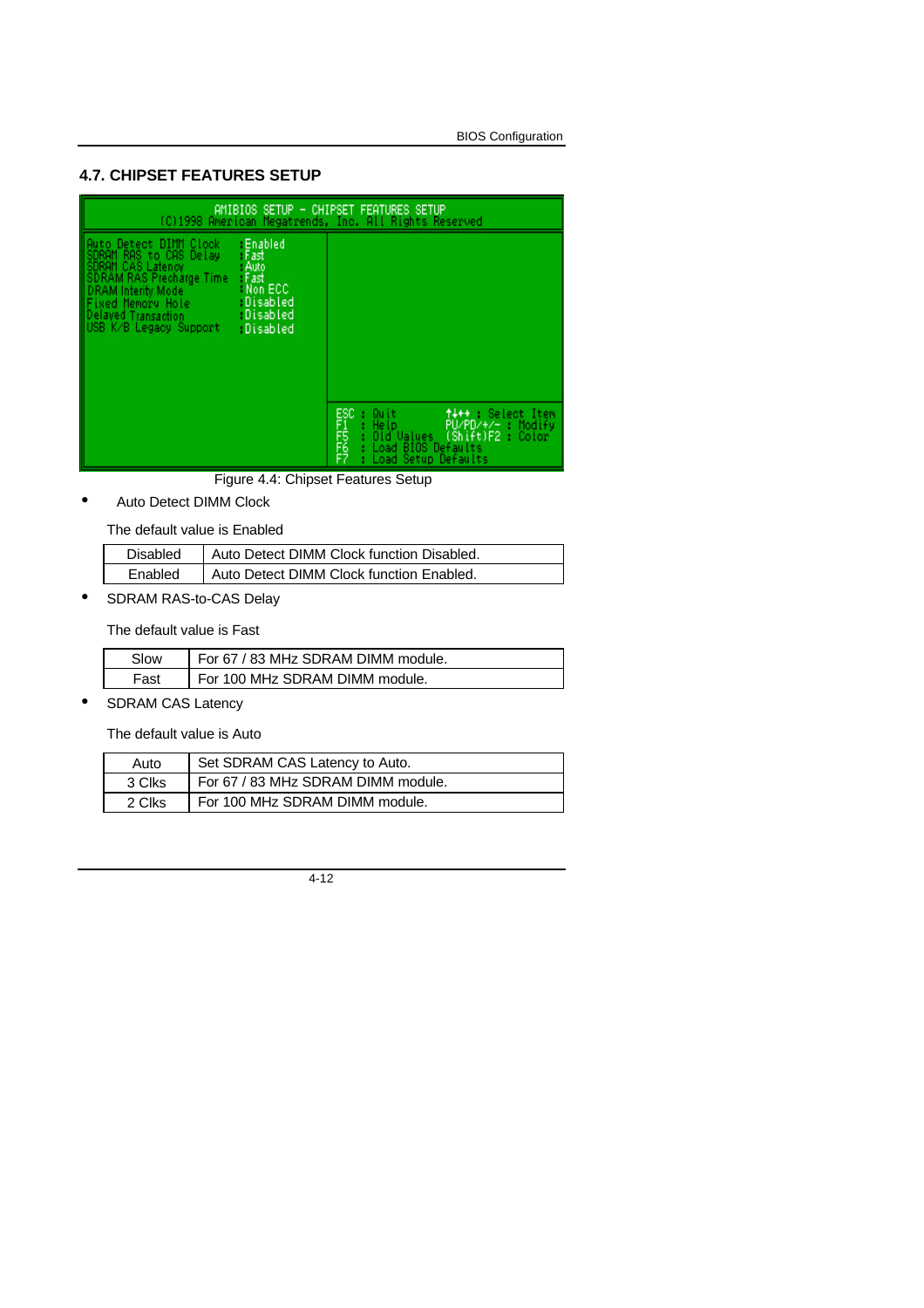• SDRAM RAS Precharge Time

The default value is Fast.

| Slow | For 67 / 83 MHz SDRAM DIMM module. |
|------|------------------------------------|
| Fast | For 100 MHz SDRAM DIMM module.     |

• DRAM Data Integrity Mode

The default value is Non-ECC.

|      | Non-ECC   For 64bit standard type DIMM module. |
|------|------------------------------------------------|
| ECC. | For 72bit ECC type DIMM module.                |

• Fixed Memory Hole

The default value is Disabled.

| 512KB-640KB     | Set Address=512-640KB remap to ISA BUS. |
|-----------------|-----------------------------------------|
| 15MB-16MB       | Set Address=15~16MB remap to ISA BUS.   |
| <b>Disabled</b> | Normal Setting.                         |

• Delayed Transaction

The default value is Disabled.

| Disabled   Normal operation.                   |
|------------------------------------------------|
| Enabled   For slow speed ISA device in system. |

• USB K/B Legacy Support.

The default value is Disabled.

| Enabled | Enabled USB K/B Legacy Support Function.             |
|---------|------------------------------------------------------|
|         | Disabled   Disabled USB K/B Legacy Support Function. |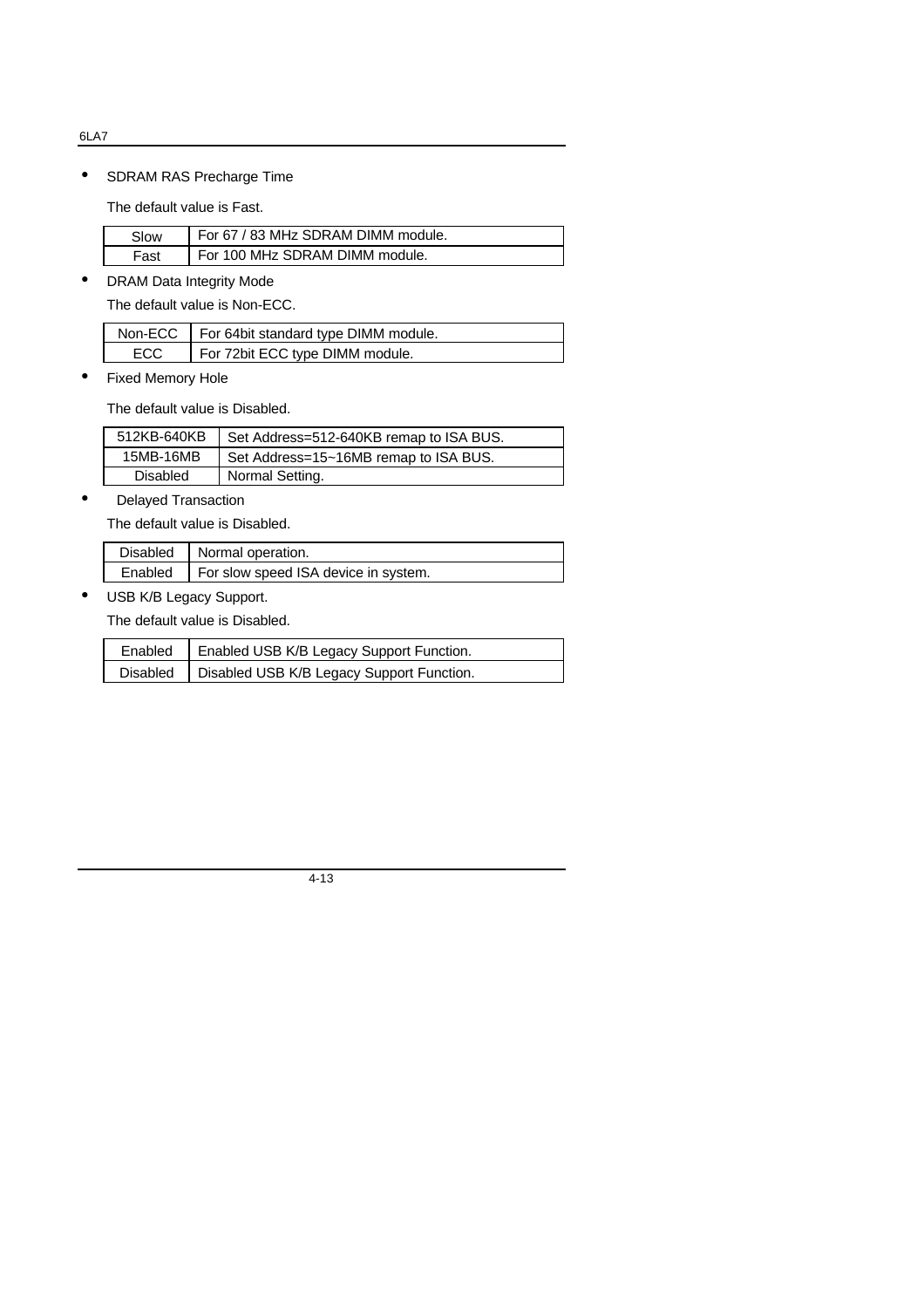#### **4.8. POWER MANAGEMENT SETUP**

| AMIBIOS SETUP - POWER MANAGEMENT SETUP<br>(C)1998 American Megatrends, Inc. All Rights Reserved                                                                                                                                                                                                                 |                                                                                              |                                                                                                                                       |                                      |
|-----------------------------------------------------------------------------------------------------------------------------------------------------------------------------------------------------------------------------------------------------------------------------------------------------------------|----------------------------------------------------------------------------------------------|---------------------------------------------------------------------------------------------------------------------------------------|--------------------------------------|
| Power Management/APM<br>Power LED in Suspend Mode: Blinking<br>Uideo Power Down States<br>Hard Disk Power Down<br>Suspend Time Out (Min.)<br>Display Activity : Disabled<br>Alarm Lead To Power On<br>Alarm Date<br>Alarm Hour<br>Alarm Minute<br>Alarm Second<br>Alarm Second<br>Reload Global<br>Timer Events | Enabled<br>Suspend<br>:Suspend<br>- Disabled<br>Disabled<br>- 16<br>$-12$<br>$\frac{30}{30}$ | CPUFAN off in Suspend<br>PME Lead To Power On<br>Ring On Lead To Power On : Enabled<br>Power Button Function                          | Enabled<br>- Disabled<br>Instant-Off |
| Floppy disk in<br>Primary master IDE<br>Primary slave IDE (1996)<br>Secondary master IDE<br>Secondary slave IDE                                                                                                                                                                                                 | - Disabled<br>Enabled<br>Disabled<br>: Enabled<br>Disabled                                   | ESC : Quit the : Select Item<br>F1 : Help<br>F5 : Did Values (Shift)F2 : Color<br>F6 : Load B10S Defaults<br>F7 : Load Setup Defaults |                                      |

Figure 4.5: Power Management Setup

• Power Management / APM

The default value is Enabled.

| Enabled   Enable Green & software APM function.   |
|---------------------------------------------------|
| Disabled   Disable Green & software APM function. |

• Power LED in Suspend Mode

The default value is Blinking.

| <b>Blinking</b> | Set Power LED in Suspend at Blinking mode. |
|-----------------|--------------------------------------------|
| OΝ              | Set Power LED in Suspend at ON mode.       |
| Off/Dual        | Set Power LED in Suspend at Off/Dual mode. |

• Video Power Down

The default value is Suspend.

| Disabled   Disabled Video Power Down Mode Function. |
|-----------------------------------------------------|
| Suspend   Set Video Power Down Mode to Suspend.     |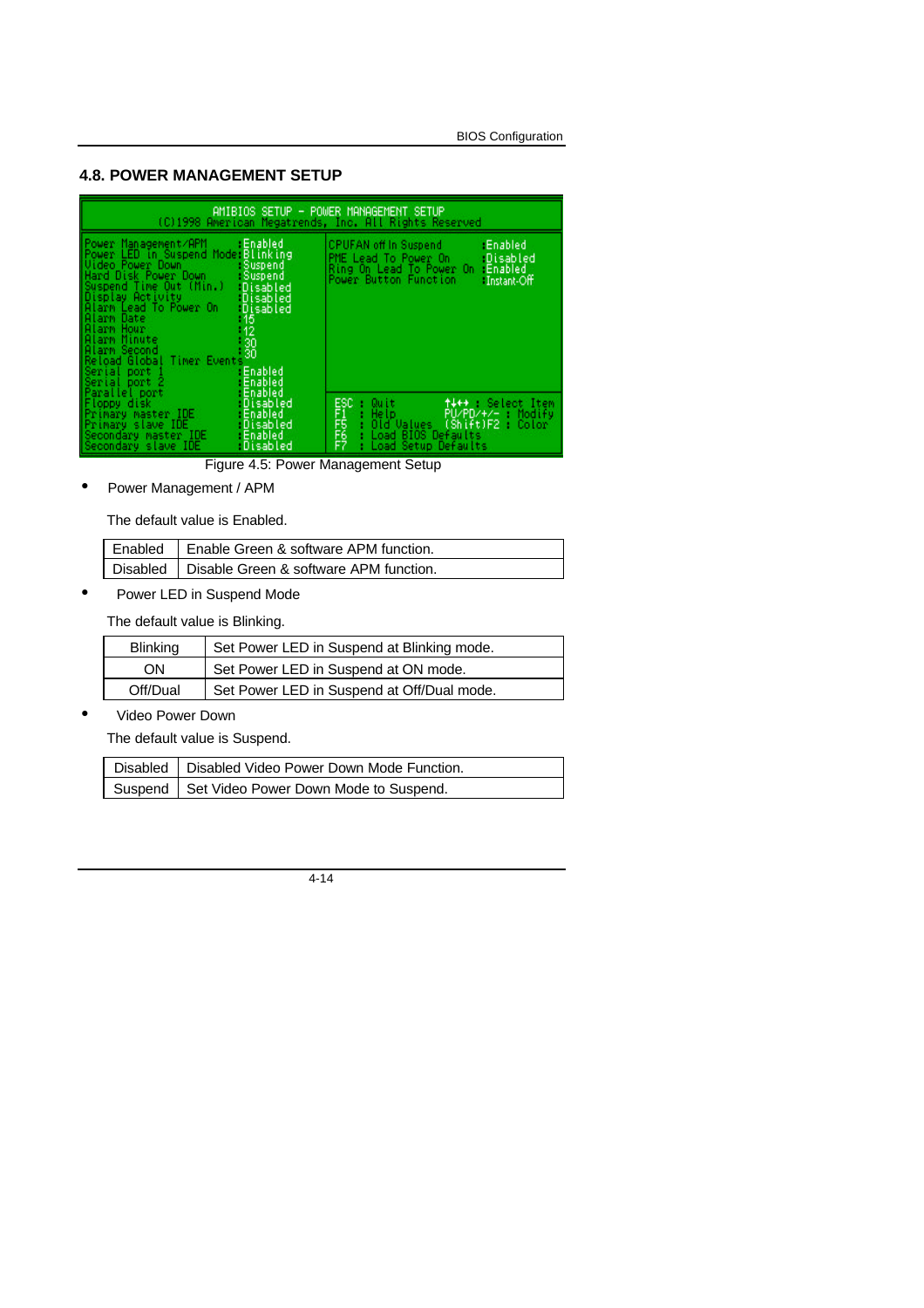• Hard Disk Power Down

The default value is Suspend.

| Disabled   Disabled Hard Disk Power Down Mode Function. |
|---------------------------------------------------------|
| Suspend   Set Hard Disk Power Down Mode to Suspend.     |

• Suspend Time Out (Min.)

The default value is Disabled.

| <b>Disabled</b> | Disabled Suspend Time Out Function.   |
|-----------------|---------------------------------------|
| 1               | Enabled Suspend Time Out after 1 min. |
| 2               | Enabled Suspend Time Out after 2min.  |
| 4               | Enabled Suspend Time Out after 4min.  |
| 8               | Enabled Suspend Time Out after 8min.  |
| 10              | Enabled Suspend Time Out after 10min. |
| 20              | Enabled Suspend Time Out after 20min. |
| 30              | Enabled Suspend Time Out after 30min. |
| 40              | Enabled Suspend Time Out after 40min. |
| 50              | Enabled Suspend Time Out after 50min. |
| 60              | Enabled Suspend Time Out after 60min. |

• Display Activity

The default value is Disabled.

| Disabled   Disabled monitor VGA activity. |
|-------------------------------------------|
| Enabled   Enabled monitor VGA activity    |

• Alarm Lead To Power On

The default value is Disabled.

| Enabled   Enable alarm function to POWER ON system. |
|-----------------------------------------------------|
| Disabled   Disable Alarm Lead To Power On.          |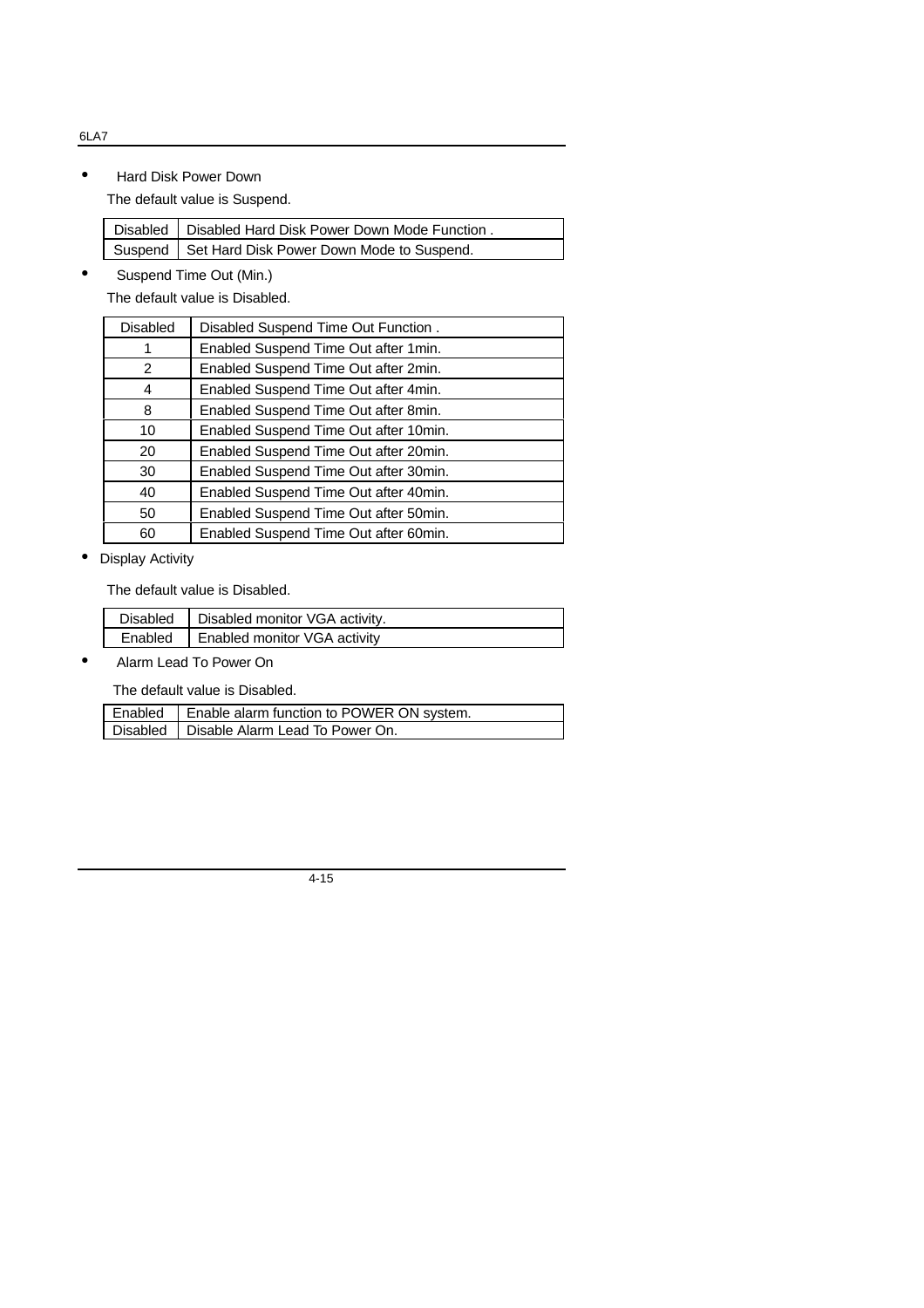If RTC Alarm Lead To Power On is Enabled.

| Alarm Date:   | Disabled, $1 - 31$ |
|---------------|--------------------|
| Alarm Hour:   | $0 - 23$           |
| Alarm Minute: | $0 - 59$           |
| Alarm Second: | $0 - 59$           |

• Serial Port1

The default value is Enabled.

| Disabled   Disable this function.                     |
|-------------------------------------------------------|
| Enabled   Enable monitor Serial Port for Green event. |

• Serial Port2

The default value is Enabled.

| Disabled   Disable this function.                     |
|-------------------------------------------------------|
| Enabled   Enable monitor Serial Port for Green event. |

• Parallel Port

The default value is Enabled

| Disabled   Disable this function.                       |
|---------------------------------------------------------|
| Enabled   Enable monitor Parallel Port for Green event. |

• Floppy Disk

The default value is Disabled.

| Disabled   Disable this function.                     |
|-------------------------------------------------------|
| Enabled   Enable monitor Floppy Disk for Green event. |
|                                                       |

# • Primary Master IDE

The default value is Enabled.

|         | Disabled   Disable this function.           |
|---------|---------------------------------------------|
| Enabled | Enable monitor Primary IDE for Green event. |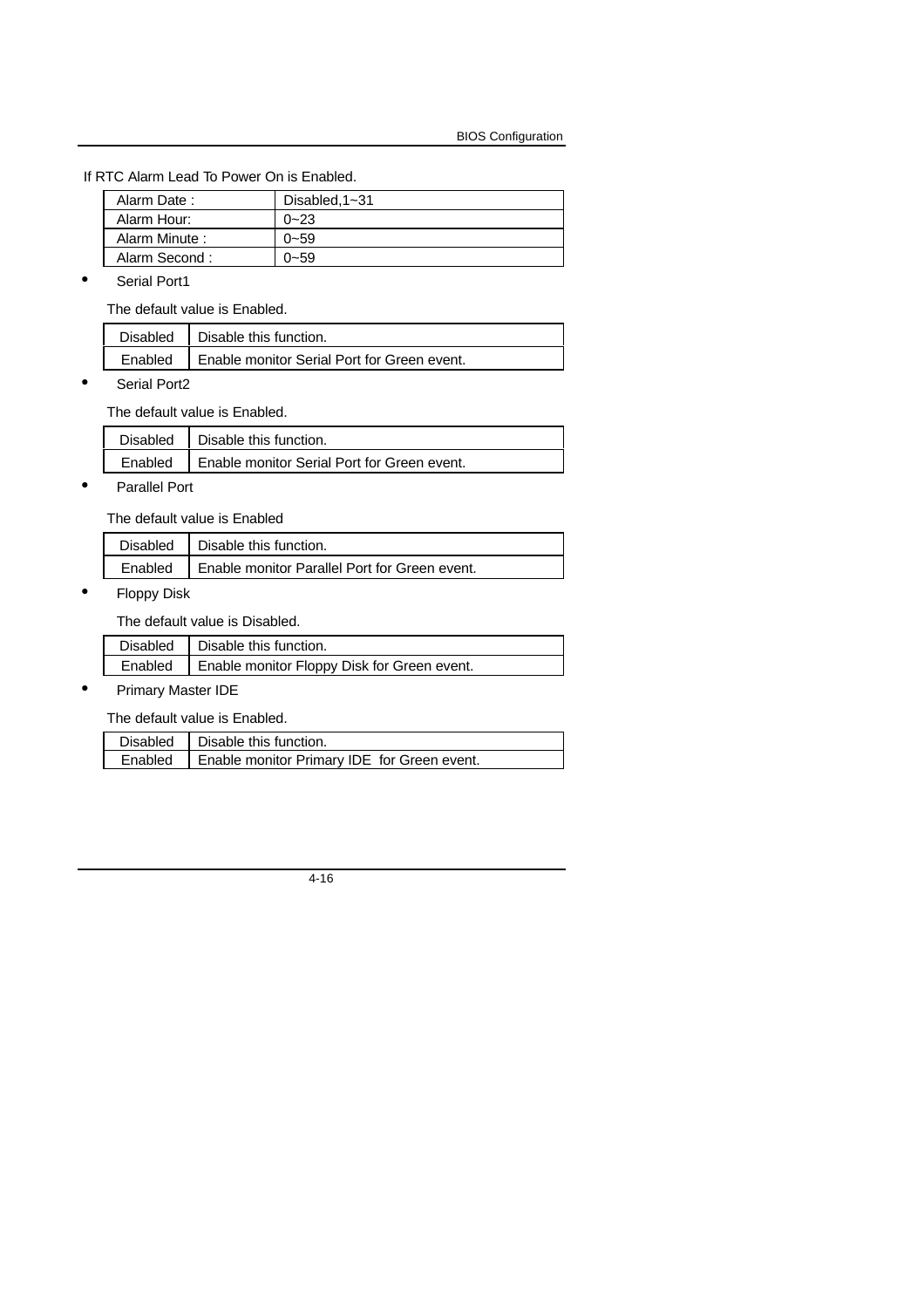• Primary slave IDE

The default value is Disabled.

| Disabled   Disable this function.                   |
|-----------------------------------------------------|
| Enabled   Enable monitor slave IDE for Green event. |

• Secondary Master IDE

The default value is Enabled.

| Disabled   Disable this function.                              |
|----------------------------------------------------------------|
| Enabled   Enable monitor Secondary Master IDE for Green event. |

• Secondary slave IDE

The default value is Disabled.

|  | Disabled   Disable this function.                             |  |
|--|---------------------------------------------------------------|--|
|  | Enabled   Enable monitor Secondary slave IDE for Green event. |  |

• CPUFAN Off In Suspend

The default value is Enabled.

|         | Disabled   Disable this function.        |
|---------|------------------------------------------|
| Enabled | Stop CPU FAN when entering Suspend mode. |

 $\overline{\phantom{a}}$ 

• PME Lead To Power On

The default value is Disabled.

| Disabled   Disable this function.      |
|----------------------------------------|
| Enabled   Enable PME Lead To Power On. |

• Ring On Lead To Power On

The default value is Enabled.

| Disabled   Disable this function.                      |
|--------------------------------------------------------|
| Enabled   Enable Modem ring on / Wake on Lan function. |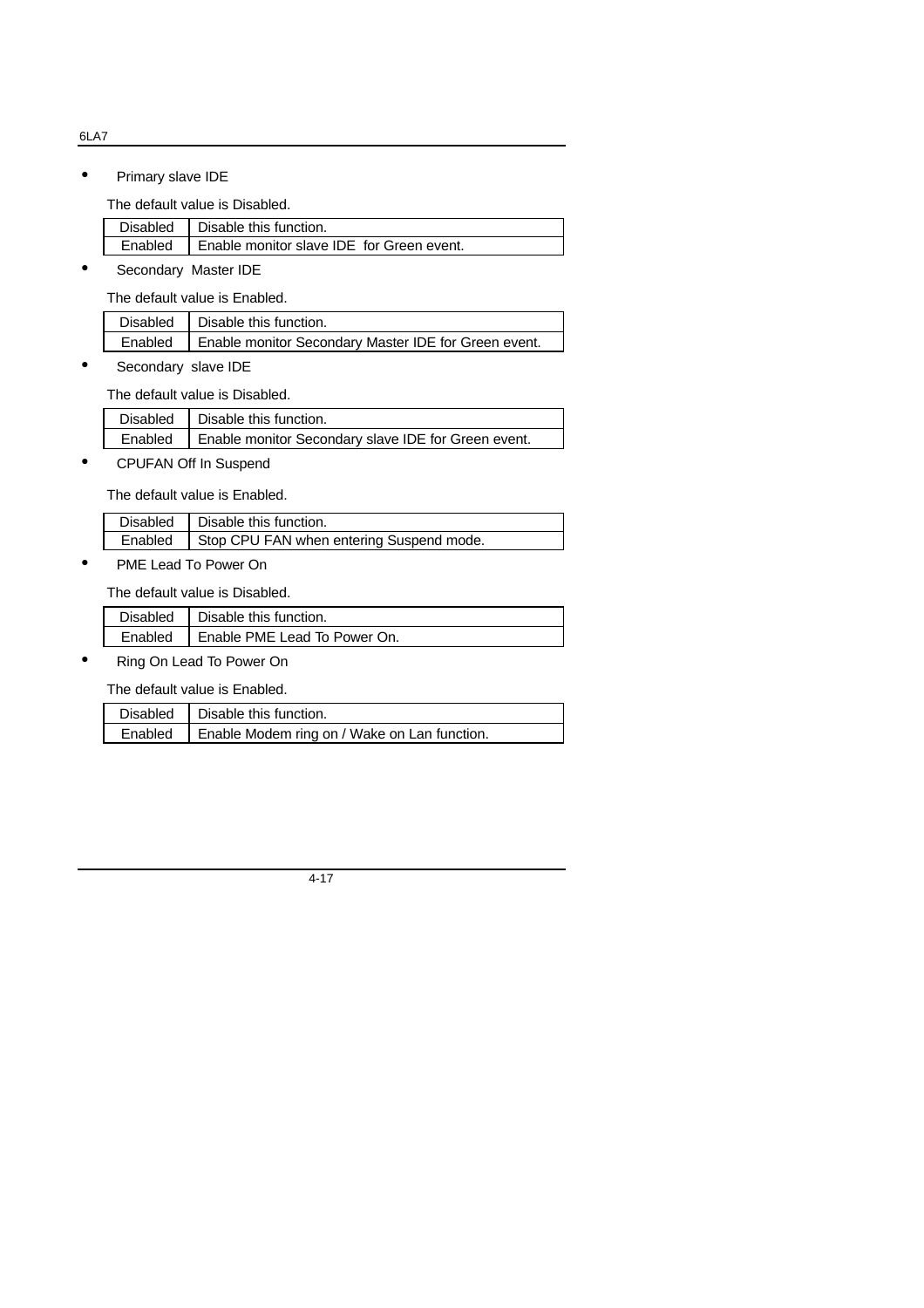### • Power Button Function

The default value is Instand-Off.

| Instand-Off   Soft switch ON/OFF for POWER ON/OFF. |
|----------------------------------------------------|
| Delay 4 Sec.   Soft switch ON 4sec. for POWER OFF. |

# **4.9. PNP/PCI CONFIGURATION**

|                                                                                                                                                                                                                                                  |                                                                                                                    | AMIBIOS SETUP – PNP/PCI CONFIGURATION<br>(C)1998 American Megatrends, Inc. All Rights Reserved           |                                                                 |
|--------------------------------------------------------------------------------------------------------------------------------------------------------------------------------------------------------------------------------------------------|--------------------------------------------------------------------------------------------------------------------|----------------------------------------------------------------------------------------------------------|-----------------------------------------------------------------|
| Plug and Play Aware O/S<br>Reset Configuration Data<br>Primary Braphics Rdapter<br>PCI UGA Palette Snoop<br>Allocate IRQ to PCI VGA<br>DMA Channel 1<br>DMA Channel 1<br>PMA Channel 3<br><b>Joveneo</b><br>Bie<br>Channel<br>Channel<br>Channel | -No<br>- No<br>- PCI<br>Disabled<br>åaeeeeee<br>Seeeeeee<br>S≻eeeeee<br>-PCI/PnP<br>PCI/PnP<br>⊪PCI⁄PnP<br>PCI/PnP | IR015<br>Reserved Memory Size<br>Reserved Memory Address                                                 | PCI/PnP<br>Disabled<br>$-0.8000$                                |
| 011<br>1808 1808<br>1808 1809<br>18011 18012<br>18012 18014                                                                                                                                                                                      | ⊢PCI⁄PnP<br>PCI/PnP<br>PCI/PnP<br>PCI/PnP<br>PCI/PnP                                                               | ESC<br>F1556<br>FFFFFF<br>Quit<br>He Lp<br>Old Values<br>BIOS Defaults<br>Load<br>Setup Defaults<br>Load | t+++ : Select Item<br>PU/PD/+/-<br>Modify<br>(Shift)F2<br>Color |

Figure 4.6: PCI Slot Configuration

• Plug and Play Aware O/S

The default value is No.

| Yes. | Enable Plug and Play Aware O/S function.  |
|------|-------------------------------------------|
| No   | Disable Plug and Play Aware O/S function. |

• Reset Configuration Data

The default value is No.

| No.        | Disable this function.                |
|------------|---------------------------------------|
| <b>YES</b> | Enable clear PnP information in ESCD. |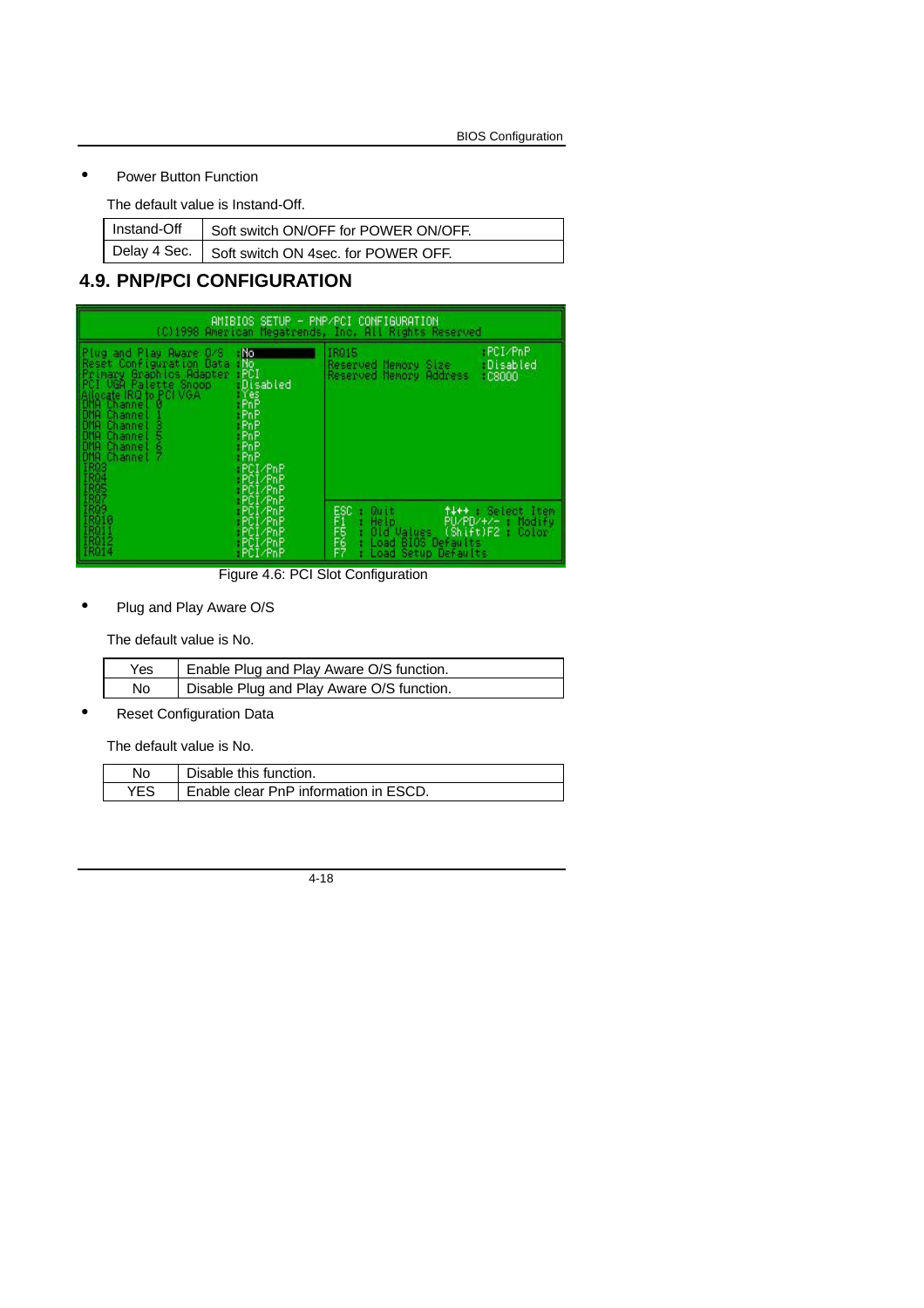• Primary Graphics Adapter

The default value is PCI.

| AGP | Primary Graphics Adapter From AGP        |
|-----|------------------------------------------|
| PCI | <b>Primary Graphics Adapter From PCI</b> |

• PCI VGA Palette Snoop

The default value is Disabled.

| Enabled   For having Video Card on ISA Bus and VGA Card on PCI Bus. |
|---------------------------------------------------------------------|
| Disabled   For VGA Card only.                                       |

• Allocate IRQ to PCI VGA

The default value is Yes.

| Yes | Assign IRQ For VGA     |
|-----|------------------------|
|     | Not assign IRQ For VGA |

• DMA Channel (0,1,3,5,6,7), IRQ (3,4,5,7, 9,10,11,12,14,15) assigned to The default value is "PnP" or "PCI/PnP".

| PnP/ISA | The resource is used by PnP device.                                 |
|---------|---------------------------------------------------------------------|
|         | PCI/PnP, ISA   The resource is used by PCI/PnP device (PCI or ISA). |

• Reserved Memory Size

The default value is Disabled

| Disabled       | Disable Reserved Memory Size |
|----------------|------------------------------|
| $16K \sim 64K$ | Select the MEM. block size.  |

#### • Reserved Memory address

The default value is C8000.

C8000 ~ DC000 Select the MEM. block starting address.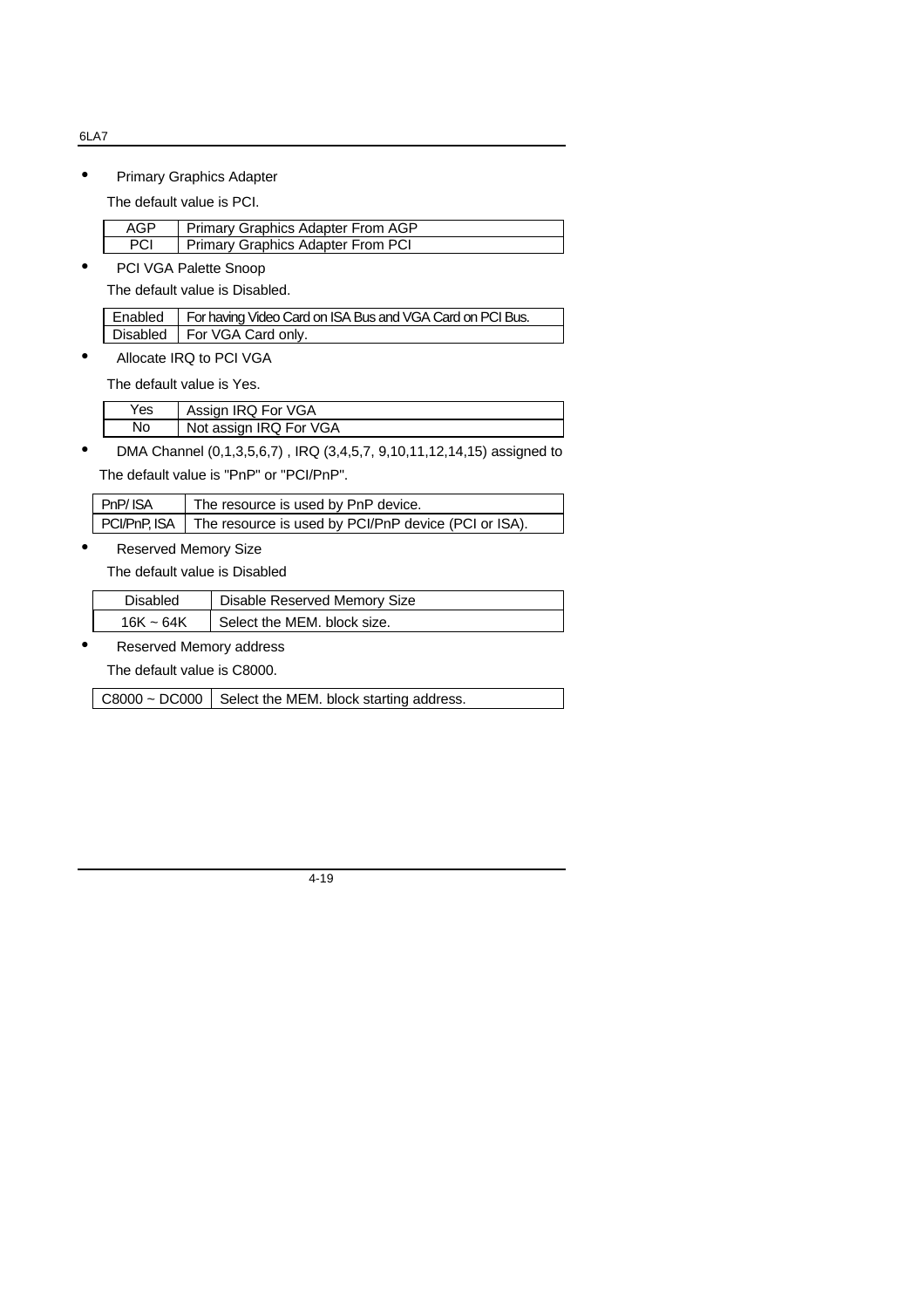# **4.10. LOAD BIOS DEFAULTS**

| AMIBIOS SIMPLE SETUP UTILITY - VERSION 1.20<br>(C)1998 American Megatrends, Inc. All Rights Reserved                                          |                        |
|-----------------------------------------------------------------------------------------------------------------------------------------------|------------------------|
| STANDARD CMOS SETUP                                                                                                                           | INTEGRATED PERIPHERALS |
| <b>BIOS FEATURES SETUP</b>                                                                                                                    | HARDWARE MONITOR SETUP |
| CHIPSET FEATURES SETUP.                                                                                                                       | SUPERVISOR PASSWORD    |
| POWER MANAGEMENT SE                                                                                                                           | RD.                    |
| PNP/PCI CONFIGURATI Load BIOS Defaults (Y/N) ? N O DETECTION                                                                                  |                        |
| LOAD BIOS DEFAULTS<br><b>SETUP</b>                                                                                                            |                        |
| LOAD SETUP DEFAULTS<br>EXIT WITHOUT SAVING                                                                                                    |                        |
| ESC : Quit (14++ : Select Item (Shift)F2 : Change Color F5 : Gid Values<br>F6 : Load BIOS Defaults F7 : Load Setup Defaults F10 : Save & Exit |                        |
| Load BIOS Defaults except Standard CMOS SETUP                                                                                                 |                        |

Figure 4.7: Load Bios Defaults

• Load BIOS Defaults

To load BIOS defaults value to CMOS SRAM, enter "Y". If not, enter "N".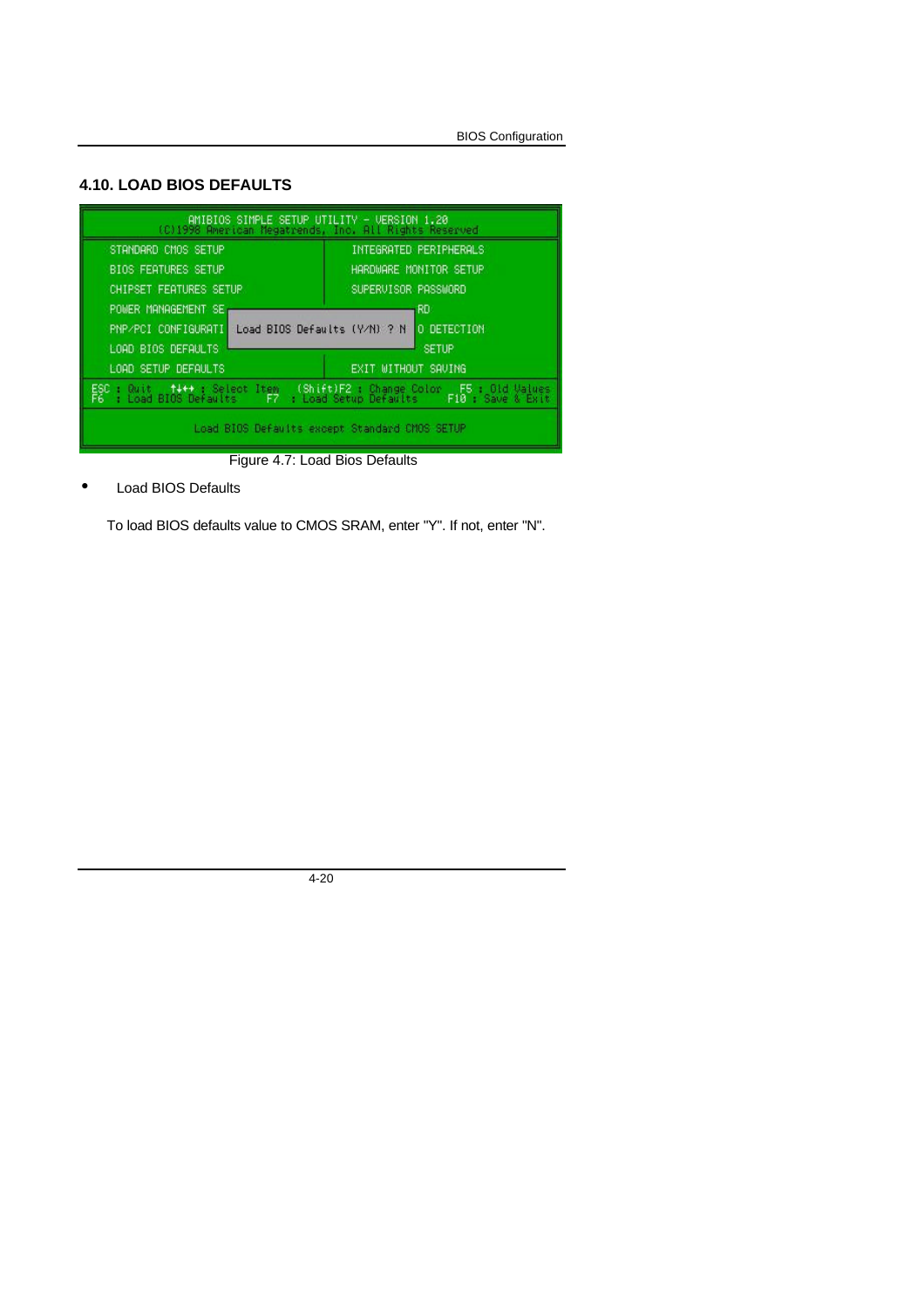# **4.11. LOAD SETUP DEFAULTS**

| AMIBIOS SIMPLE SETUP UTILITY - VERSION 1.20<br>(C)1998 American Megatrends, Inc. All Rights Reserved                                                 |                        |  |
|------------------------------------------------------------------------------------------------------------------------------------------------------|------------------------|--|
| STANDARD CMOS SETUP                                                                                                                                  | INTEGRATED PERIPHERALS |  |
| <b>BIOS FEATURES SETUP</b>                                                                                                                           | HARDWARE MONITOR SETUP |  |
| <b>CHIPSET FEATURES SETUP</b>                                                                                                                        | SUPERVISOR PASSWORD    |  |
| POWER MANAGEMENT S                                                                                                                                   | -RD                    |  |
| Load SETUP Defaults (Y/N) ? N<br>O DETECTION<br>PNP/PCI CONFIGURAT N                                                                                 |                        |  |
| LOAD BIOS DEFAULTS<br><b>SETUP</b>                                                                                                                   |                        |  |
| LOAD SETUP DEFAULTS<br>EXIT WITHOUT SAUING                                                                                                           |                        |  |
| ESC : Quit   †4++ : Select Item (Shift)F2 : Change Color   F5 : Old Values<br>F6 : Load BIOS Defaults   F7 : Load Setup Defaults   F10 : Save & Exit |                        |  |
| Load Setup Defaults except Standard CMOS SETUP                                                                                                       |                        |  |

Figure 4.8: Load Setup Defaults

• Load SETUP Defaults

To load SETUP defaults value to CMOS SRAM, enter "Y". If not, enter "N".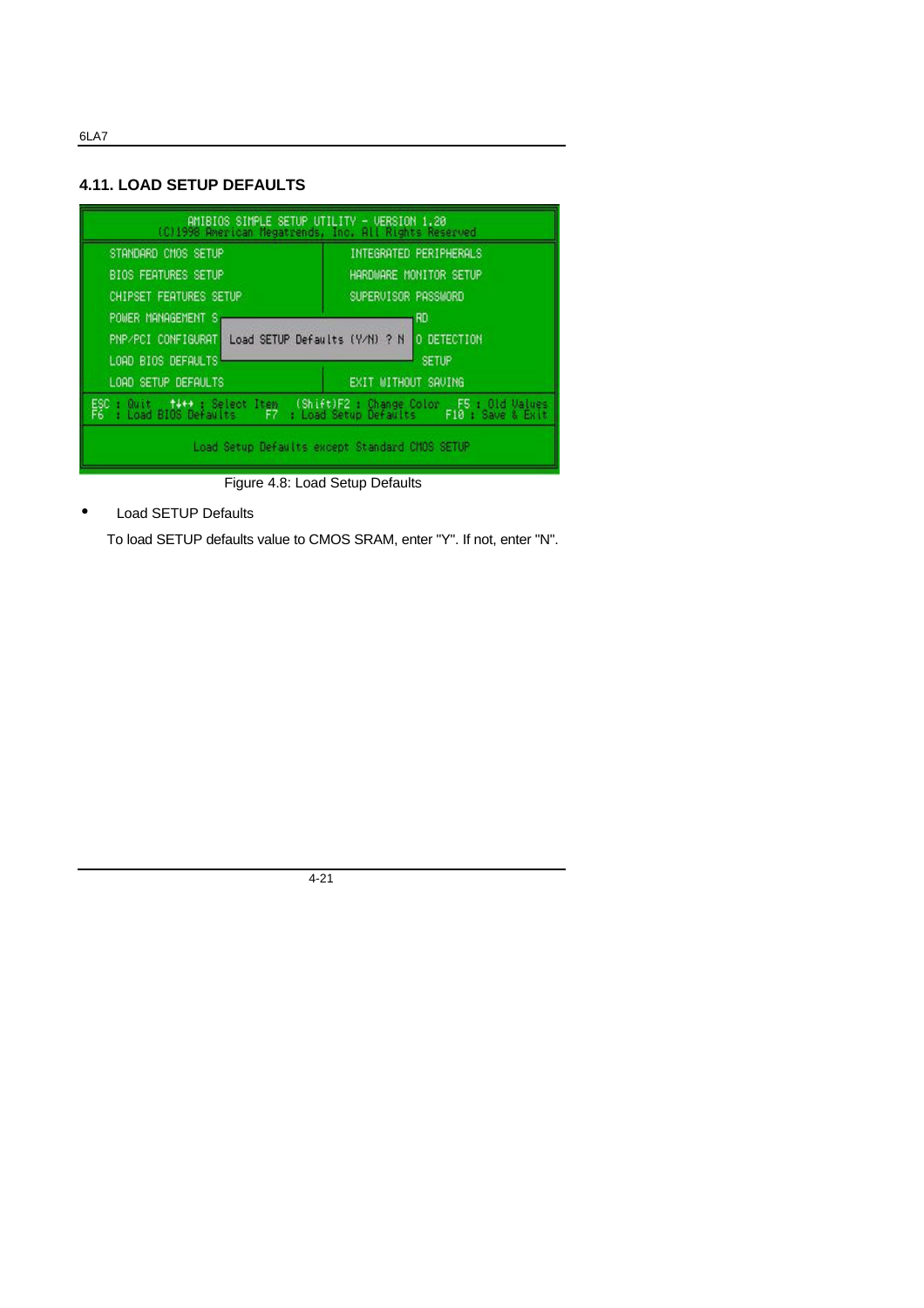# **4.12. INTEGRATED PERIPHERALS**

| AMIBIOS SETUP - INTEGRATED PERIPHERALS<br>(C)1998 American Megatrends, Inc. All Rights Reserved                                                                                                                                                                                            |                                                                                    |                                                                                                                                                               |
|--------------------------------------------------------------------------------------------------------------------------------------------------------------------------------------------------------------------------------------------------------------------------------------------|------------------------------------------------------------------------------------|---------------------------------------------------------------------------------------------------------------------------------------------------------------|
| - Both<br>OnBoard IDE<br>FDC.<br>OnBoard<br>OnBoard Serial PortA<br><b>MOnBoard Serial PortB</b><br>OnBoard Parallel Port<br>Parallel Port Mode<br><b>SPP</b><br>Parallel Port IRQ<br>System After AC Back<br>K/B Wake-up function<br>Password Power On<br>- N/A<br>Mouse Wake-up function | - Auto<br>3F8h/COM1<br>2F8h/COM2<br>$-378h$<br>-Soft-Off<br>.Disabled<br>.Disabled |                                                                                                                                                               |
|                                                                                                                                                                                                                                                                                            |                                                                                    | ESC<br>FRITS<br>F7<br>Quit<br>titt : Select Item<br>PU/PD/+/- Modify<br>He Ip.<br>(Shift)F2: Color<br>Old Values<br>Load BIOS Defaults<br>Load Setup Defaults |

Figure 4.9: Integrated Peripherals

# • OnBoard IDE

The default value is Both.

| <b>Disabled</b> | Disabled OnBoard IDE         |
|-----------------|------------------------------|
| <b>Both</b>     | Set OnBoard IDE is Both      |
| Primary         | Set OnBoard IDE is Primary   |
| Secondary       | Set OnBoard IDE is Secondary |

# • OnBoard FDC

The default value is Auto.

| Auto     | Set OnBoard FDC is Auto |
|----------|-------------------------|
| Disabled | Disabled OnBoard FDC    |
| Enabled  | Enabled OnBoard FDC     |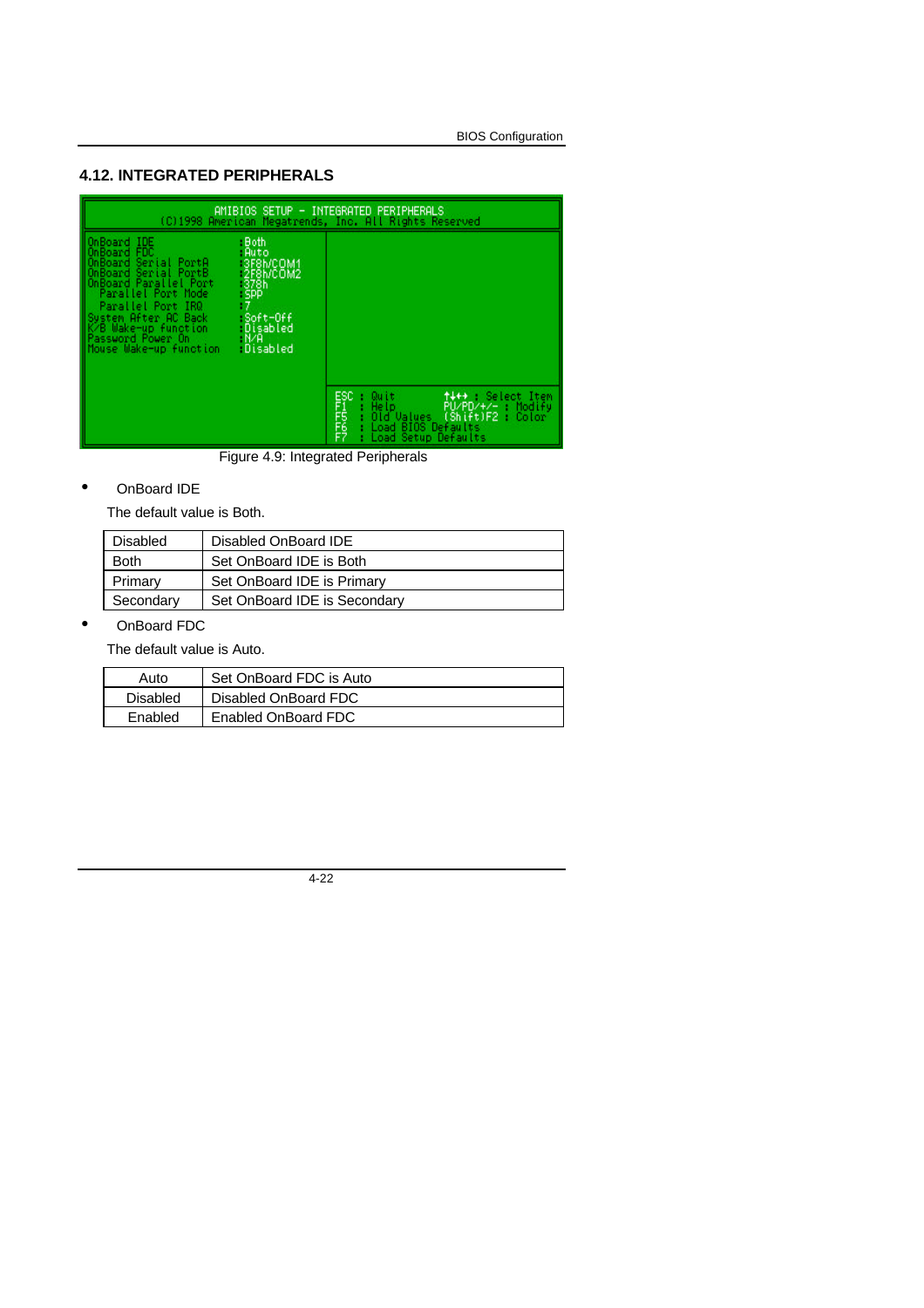# • OnBoard Serial Port A

The default value is 3F8h/COM1.

| Auto            | BIOS will automatically setup the port A address. |
|-----------------|---------------------------------------------------|
| 3F8h/COM1       | Enable onBoard Serial port A and address is 3F8h. |
| 2F8h/COM2       | Enable onBoard Serial port A and address is 2F8h. |
| 3E8h/COM3       | Enable onBoard Serial port A and address is 3E8h. |
| 2E8h/COM4       | Enable onBoard Serial port A and address is 2E8h. |
| <b>Disabled</b> | Disable onBoard Serial port A.                    |
|                 |                                                   |

# • OnBoard Serial Port B

The default value is 2F8h/COM2.

| Auto            | BIOS will automatically setup the port B address. |
|-----------------|---------------------------------------------------|
| 3F8h/COM1       | Enable OnBoard Serial port B and address is 3F8h. |
| 2F8h/COM2       | Enable OnBoard Serial port B and address is 2F8h. |
| 3E8h/COM3       | Enable OnBoard Serial port B and address is 3E8h. |
| 2E8h/COM4       | Enable OnBoard Serial port B and address is 2E8h. |
| <b>Disabled</b> | Disable OnBoard Serial port B.                    |

#### • OnBoard Parallel port

The default value is 378h.

| 378h            | Enable OnBoard LPT port and address is 378h. |
|-----------------|----------------------------------------------|
| 278h            | Enable OnBoard LPT port and address is 278h. |
| 3BCh            | Enable OnBoard LPT port and address is 3BCh. |
| Auto            | Set OnBoard LPT port is Auto.                |
| <b>Disabled</b> | Disable OnBoard LPT port.                    |
|                 |                                              |

• Parallel Port Mode

The default value is SPP.

| N/A         | Disabled this function.                            |
|-------------|----------------------------------------------------|
| <b>SPP</b>  | Using Parallel port as Standard Printer Port.      |
| <b>EPP</b>  | Using Parallel port as Enhanced Parallel Port.     |
| <b>ECP</b>  | Using Parallel port as Extended Capabilities Port. |
| $FCP + EPP$ | Using Parallel port as ECP & EPP mode.             |

4-23

#### 6LA7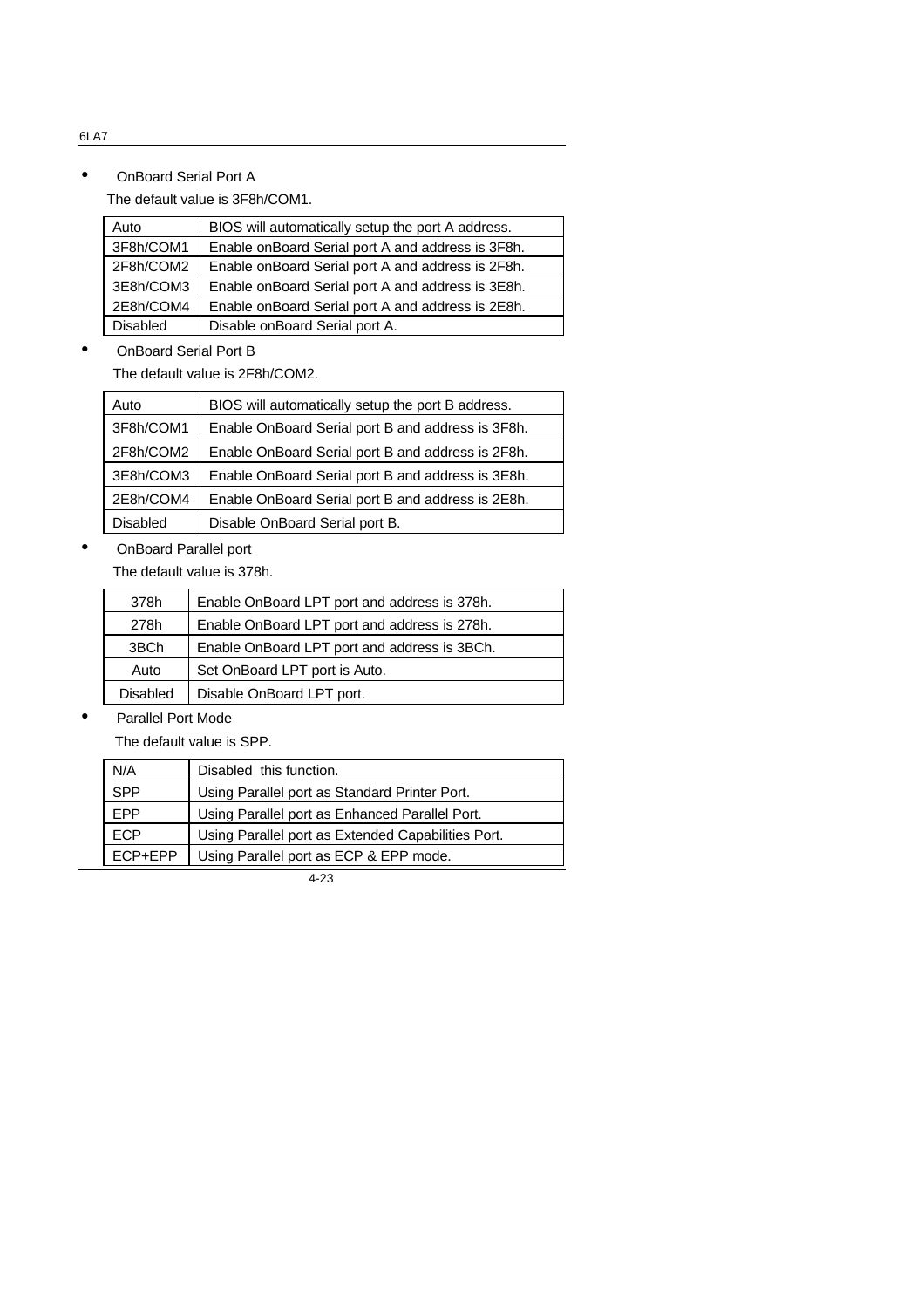• Parallel Port IRQ

The default value is 7.

| N/A  | Disabled this function.        |
|------|--------------------------------|
| Auto | Set Parallel Port IRQ to Auto. |
|      | Set Parallel Port IRQ to 7.    |
| 5    | Set Parallel Port IRQ to 5.    |

System After AC Back

The default value is Soft-Off.

| Memorv   | This function depends on computer status |
|----------|------------------------------------------|
| Soft-Off | Set System Soft-Off Status.              |
| Full-On  | Set System Full-On Status.               |
|          |                                          |

• K/B Wake-up function

The default value is Disabled.

| <b>Disabled</b> | Disable this function.                                                                      |
|-----------------|---------------------------------------------------------------------------------------------|
| Multikey        | Enter multikey combination to Power on system.                                              |
| Power Key       | If your keyboard have "Power Key" button, you can<br>press the key to power on your system. |
|                 |                                                                                             |

• Password Power On

The default value is N/A.

| N/A   | Disable this function.                                                 |
|-------|------------------------------------------------------------------------|
| Enter | Enter from 1 to 5 characters to set the Keyboard Power<br>On Password. |

• Mouse Wake-up function

The default value is Disabled.

| <b>Disabled</b>     | Disable this function.                                         |  |  |
|---------------------|----------------------------------------------------------------|--|--|
| Left Double         | Double Click on PS/2 mouse left button to Power on<br>system.  |  |  |
| <b>Right Double</b> | Double Click on PS/2 mouse right button to Power on<br>system. |  |  |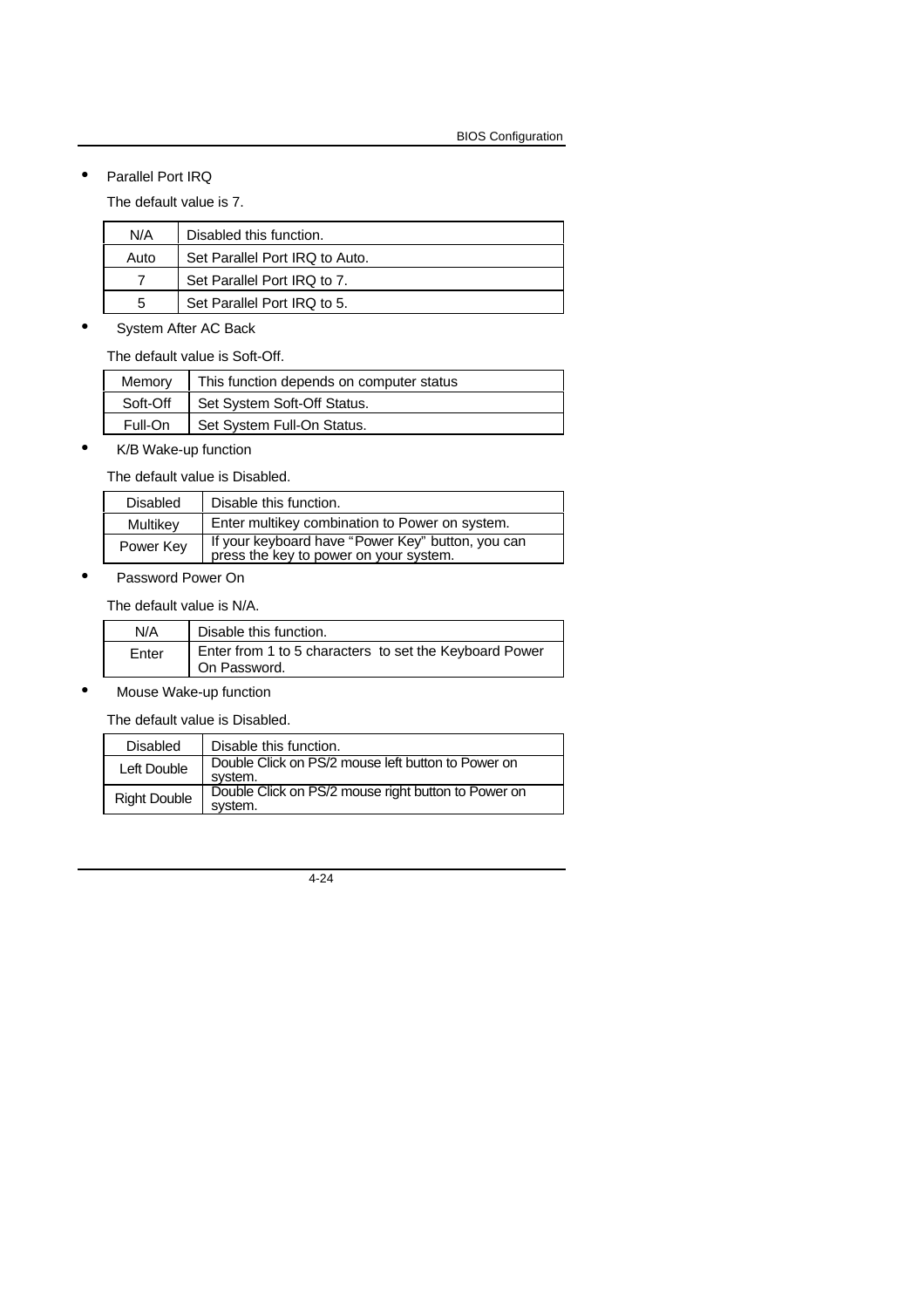# **4.13 HARDWARE MONITOR**



Figure 4.10: Hardware Monitor Setup

Shutdown Temp. (°C / °F)

 (This function will be effective only for the operating systems that support ACPI Function.)

The default value is 75°C / 167°F

| Disabled     | <b>Normal Operation</b>                              |
|--------------|------------------------------------------------------|
| 60°C / 140°F | Monitor CPU Temp. at 60°C / 140°F, if Temp. > 60°C / |
|              | 140°F system will automatically power off.           |
| 65°C / 149°F | Monitor CPU Temp. at 65°C / 149°F, if Temp. > 65°C / |
|              | 149°F system will automatically power off.           |
| 70°C / 158°F | Monitor CPU Temp. at 70°C / 158°F, if Temp. > 70°C / |
|              | 158°F system will automatically power off.           |
| 75°C / 167°F | Monitor CPU Temp. at 75°C / 167°F, if Temp. > 75°C / |
|              | 167°F system will automatically power off.           |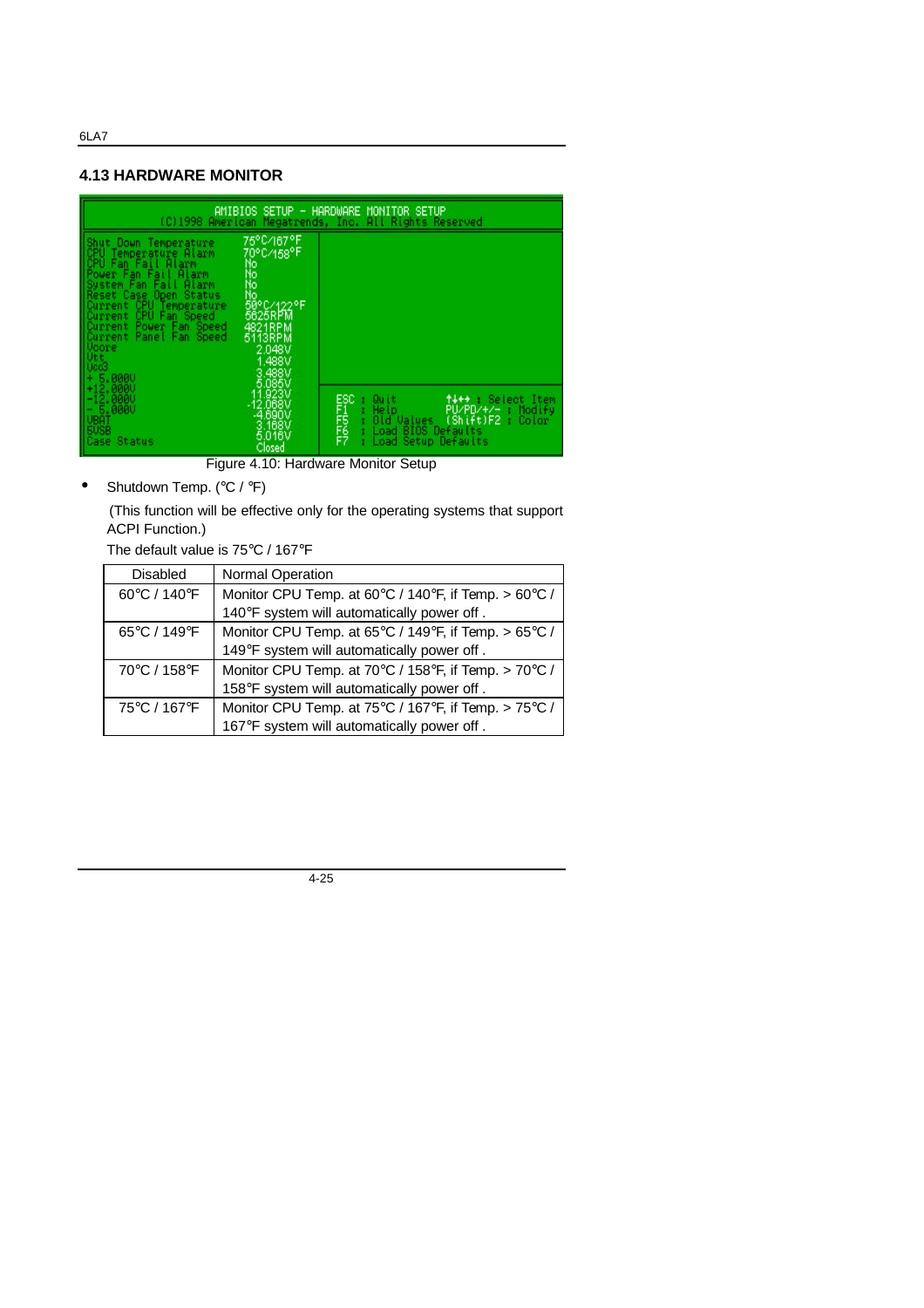• CPU Temperature Alarm. (°C / °F)

The default value is 70°C /158°F

| Disabled     | <b>Normal Operation</b>                   |
|--------------|-------------------------------------------|
| 65°C / 149°F | Monitor CPU Warning Temp. at 65°C / 149°F |
| 70°C / 158°F | Monitor CPU Warning Temp. at 70°C / 158°F |
| 75°C / 167°F | Monitor CPU Warning Temp. at 75°C / 167°F |
| 80°C / 176°F | Monitor CPU Warning Temp. at 80°C / 176°F |
| 85°C / 185°F | Monitor CPU Warning Temp. at 85°C / 185°F |
| 90°C / 194°F | Monitor CPU Warning Temp. at 90°C / 194°F |
| 95°C / 203°F | Monitor CPU Warning Temp. at 95°C / 203°F |

• CPU Fan Fail Alarm

| No. | CPU Fan Fail Alarm Function Disabled. |
|-----|---------------------------------------|
| Yes | CPU Fan Fail Alarm Function Enabled.  |

• Power Fan Fail Alarm

| No  | Power Fan Fail Alarm Function Disabled. |
|-----|-----------------------------------------|
| Yes | Power Fan Fail Alarm Function Enabled.  |

• System Fan Fail Alarm

| No   | System Fan Fail Alarm Function Disabled. |
|------|------------------------------------------|
| Yes. | System Fan Fail Alarm Function Enabled.  |

• Reset Case Open Status

If the case is closed, "Case Opened" will show "No". If the case have been opened, "Case Opened" will show "Yes" . If you want to reset "Case Opened" value, set "Reset Case Open Status" to "Yes" and save CMOS, your computer will restart.

• Current CPU Temperature (°C / °F)

Detect CPU Temperature automatically.

• Current CPU FAN Speed

Detect CPU Fan speed status automatically .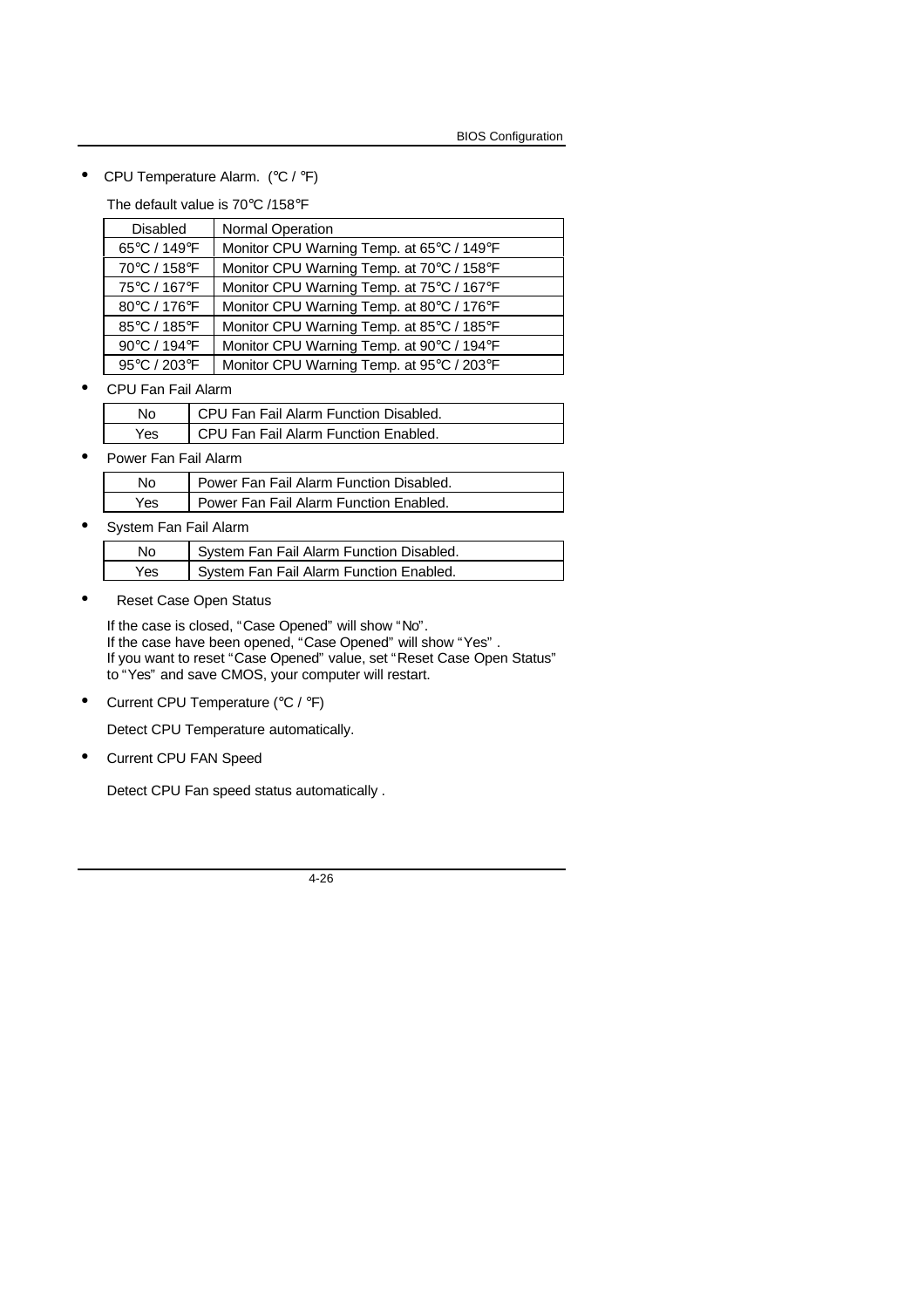• Current Power FAN Speed

Detect Power Fan speed status automatically .

• Current Panel FAN Speed

Detect Panel Fan speed status automatically .

• Current Voltage (v) VCORE / Vtt / Vcc3 / ±12V / ±5V /VBAT /5VSB

Detect system' s voltage status automatically.

• Case Status

|        | Opened   Case status is on opened mode. |
|--------|-----------------------------------------|
| Closed | Case status is on closed mode.          |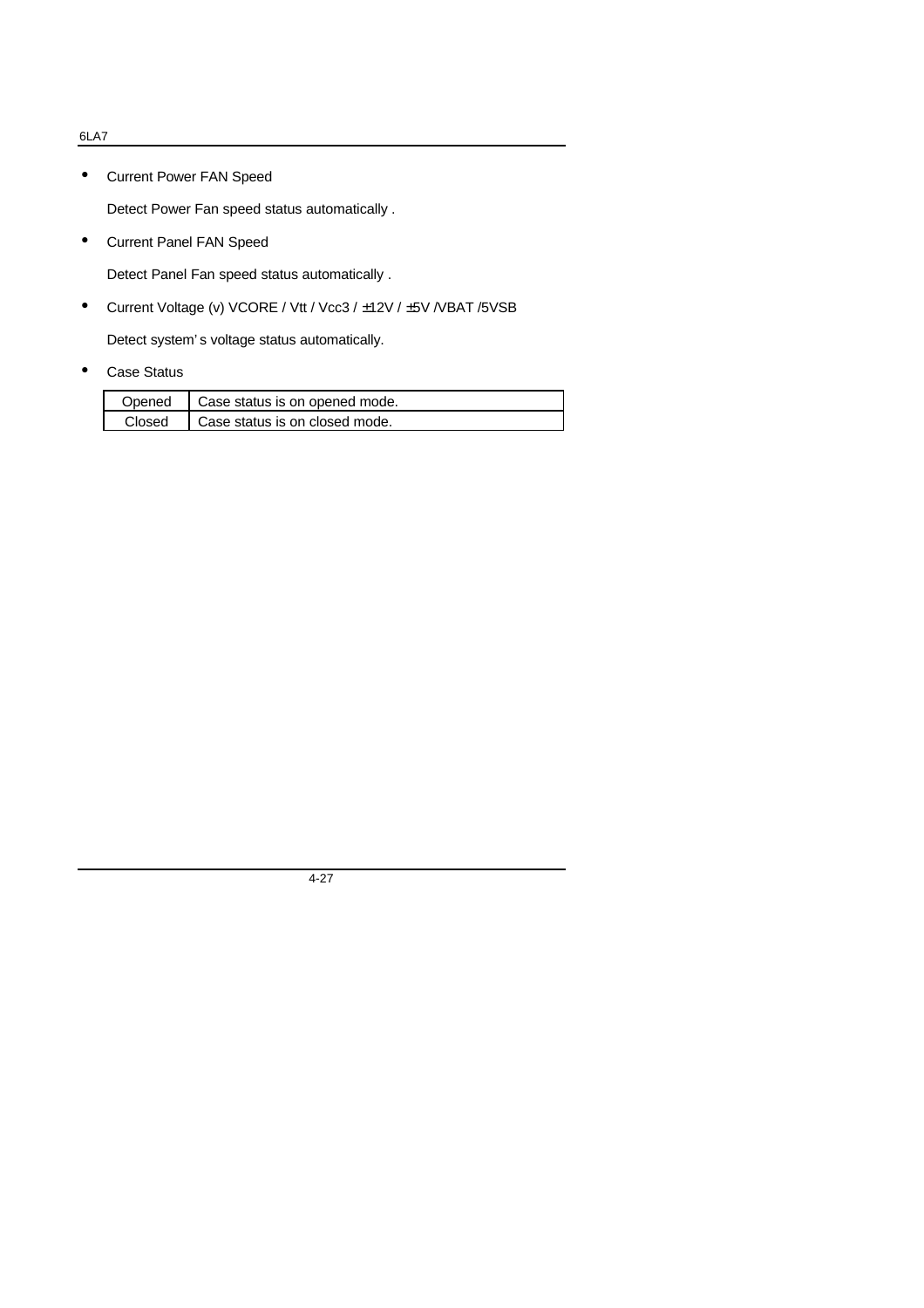#### **4.14. SUPERVISOR / USER PASSWORD**

When you select this function, the following message will appear at the center of the screen to assist you in creating a password.



Figure 4.11: Password Setting

Type the password, up to eight characters, and press <Enter>. The password typed now will clear the previously entered password from CMOS memory. You will be asked to confirm the password. Type the password again and press <Enter>.

To disable password, just press <Enter> when you are prompted to enter password. A message "PASSWORD DISABLED" will appear to confirm the password being disabled. Once the password is disabled, the system will boot and you can enter Setup freely.

If you select System at Security Option in BIOS Features Setup Menu, you will be prompted for the password every time the system is rebooted or any time you try to enter Setup Menu. If you select Setup at Security Option in BIOS Features Setup Menu, you will be prompted only when you try to enter Setup.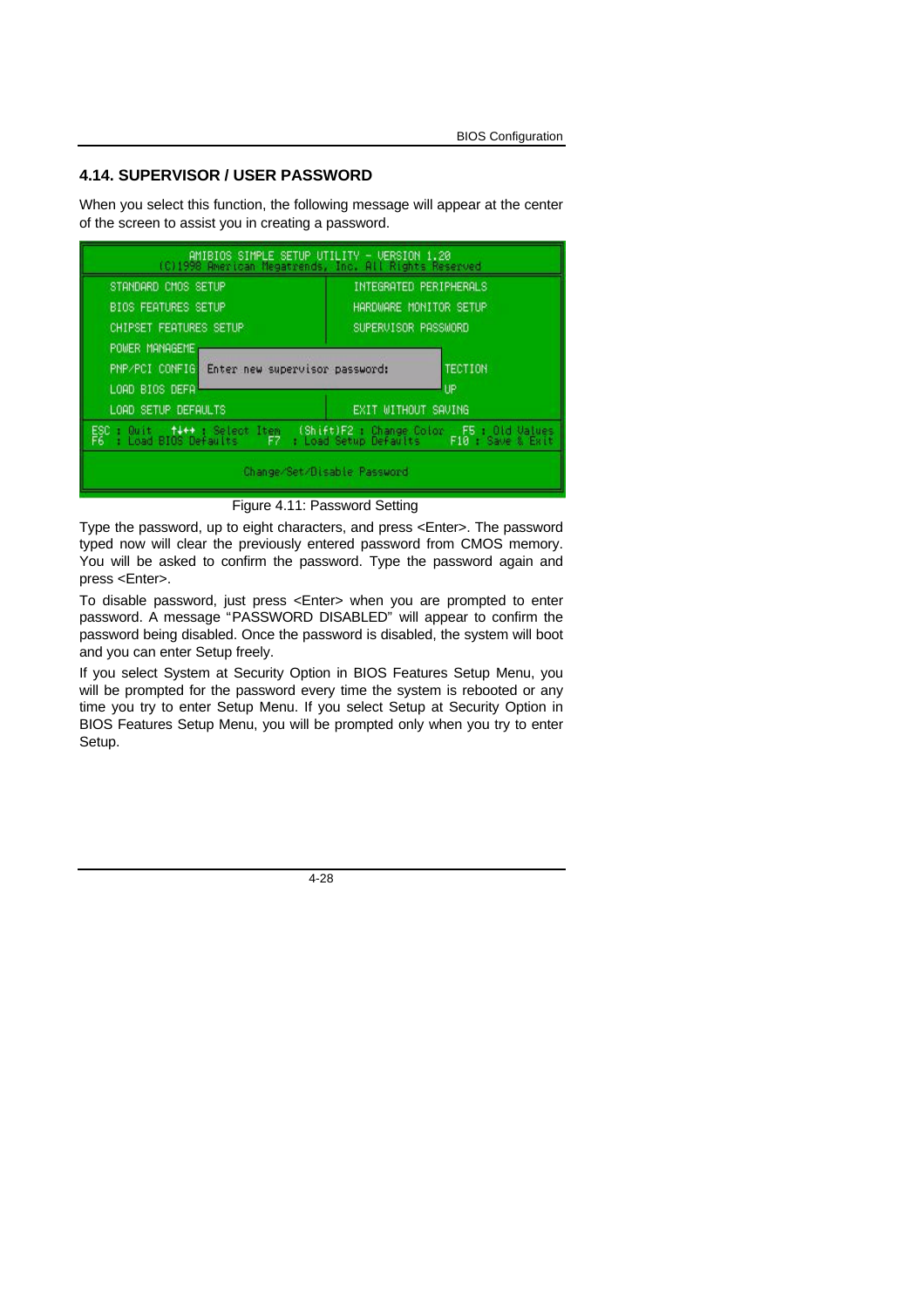#### **4.15. IDE HDD AUTO DETECTION**



Figure 4.12: IDE HDD Auto Detection

Type "Y" will accept the H.D.D. parameter reported by BIOS.

Type "N" will keep the old H.D.D. parameter setup. If the hard disk cylinder number is over 1024, then the user can select LBA mode or LARGER mode for DOS partition larger than 528 MB.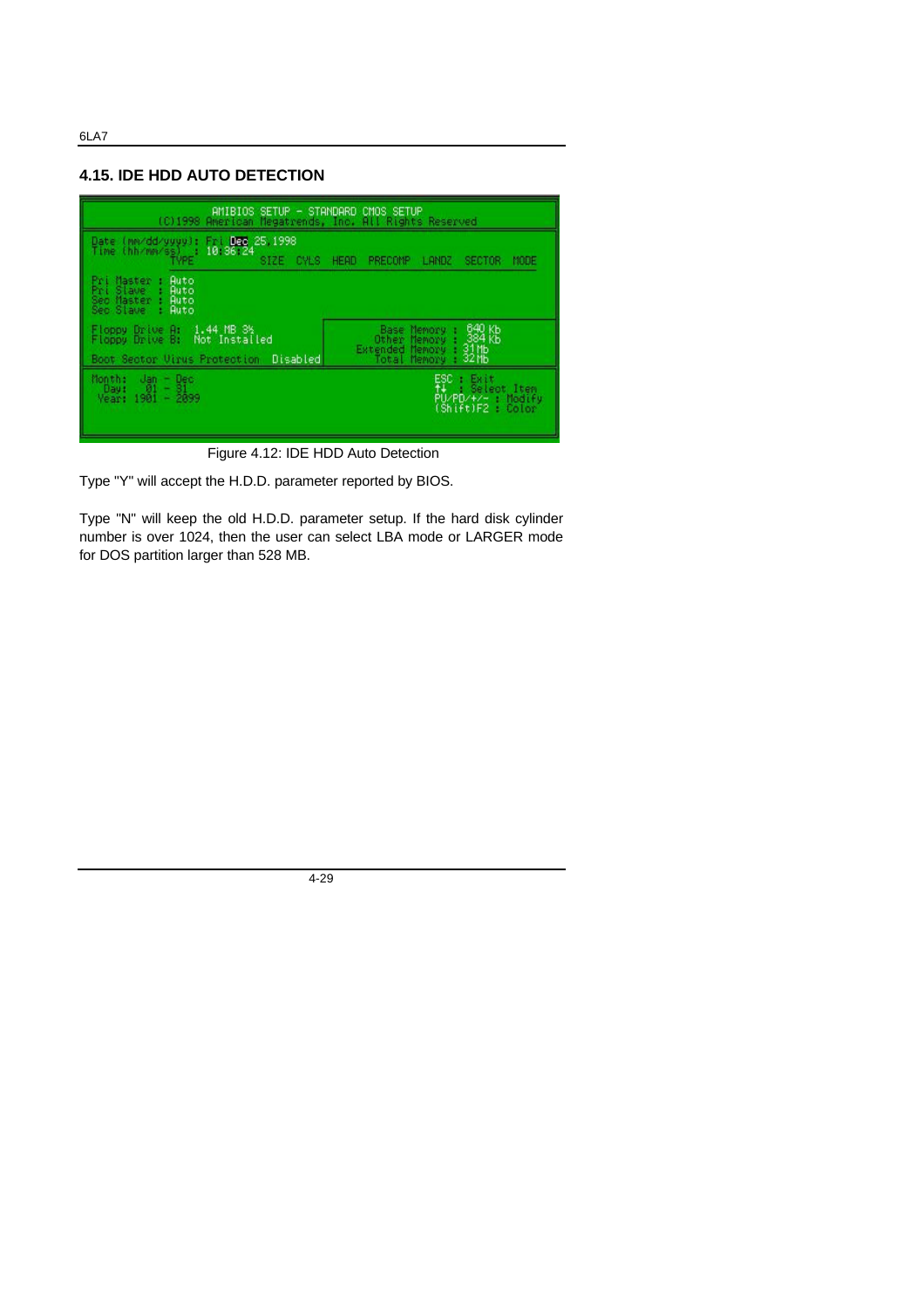# **4.16. SAVE & EXIT SETUP**



Figure 4.13: Save & Exit Setup

Type "Y" will quit the Setup Utility and save the user setup value to RTC CMOS SRAM.

Type "N" will return to Setup Utility.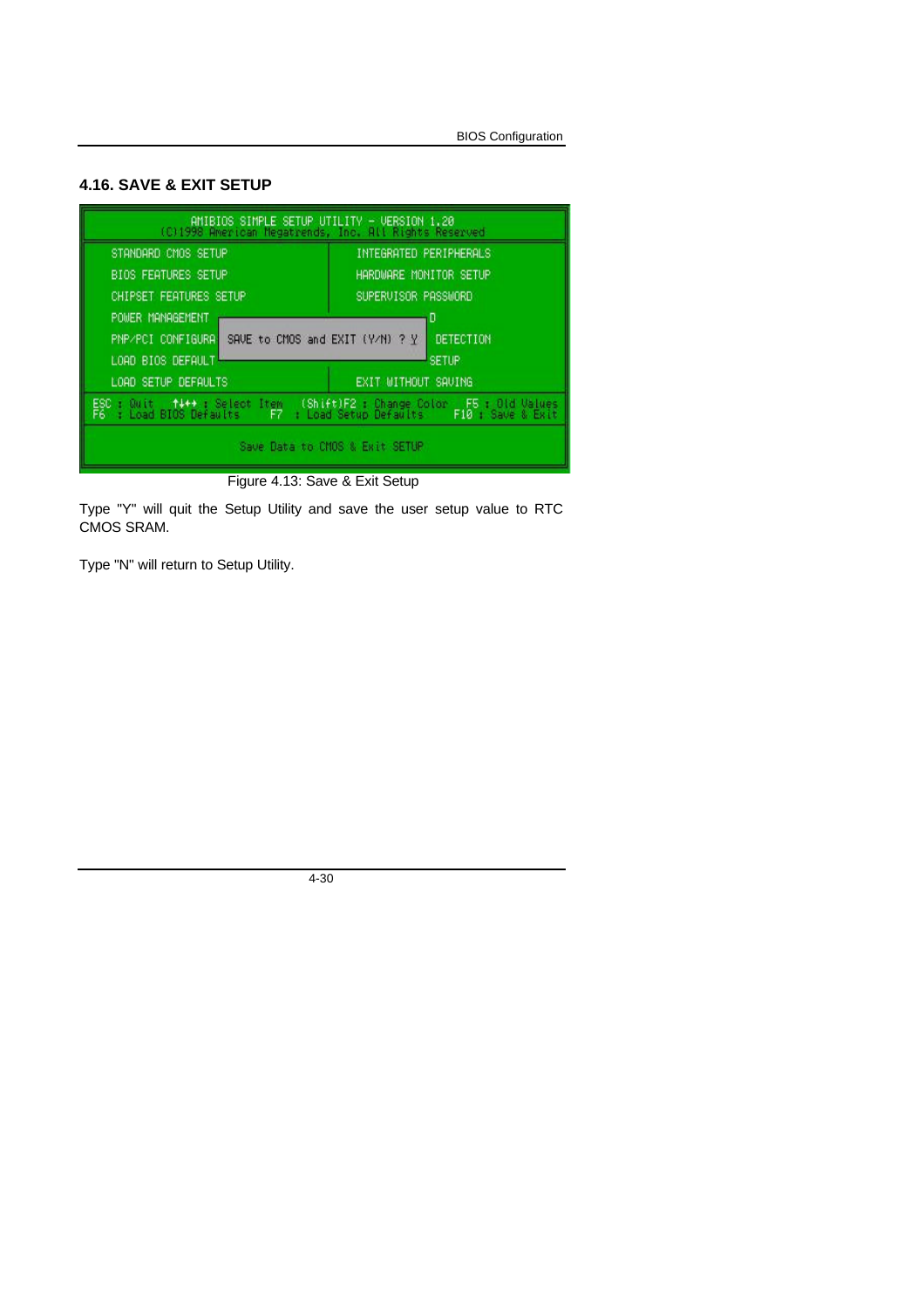# **4.17. EXIT WITHOUT SAVING**

| AMIBIOS SIMPLE SETUP UTILITY - VERSION 1.20<br>(C)1998 American Megatrends, Inc. All Rights Reserved                                                     |                        |  |
|----------------------------------------------------------------------------------------------------------------------------------------------------------|------------------------|--|
| STANDARD CMOS SETUP<br>INTEGRATED PERIPHERALS                                                                                                            |                        |  |
| <b>BIOS FEATURES SETUP</b>                                                                                                                               | HARDWARE MONITOR SETUP |  |
| <b>CHIPSET FEATURES SETUP</b>                                                                                                                            | SUPERVISOR PASSWORD    |  |
| POWER MANAGEMENT S.<br>RD                                                                                                                                |                        |  |
| PNP/PCI CONFIGURAT Wealt without saving (Y/N) ? N O DETECTION                                                                                            |                        |  |
| LOAD BIOS DEFAULTS<br><b>SETUP</b>                                                                                                                       |                        |  |
| LOAD SETUP DEFAULTS                                                                                                                                      | EXIT WITHOUT SAVING    |  |
| ESC : Quit   †4++ : Select Item   (Shift)F2 : Change Color   F5 : Gid Values<br>  F6 : Load BIOS Defaults   F7 : Load Setup Defaults   F10 : Save & Exit |                        |  |
| Abandon all Datas & Exit SETUP                                                                                                                           |                        |  |

Figure 4.14: Exit Without Saving

Type "Y" will quit the Setup Utility without saving to RTC CMOS SRAM.

Type "N" will return to Setup Utility.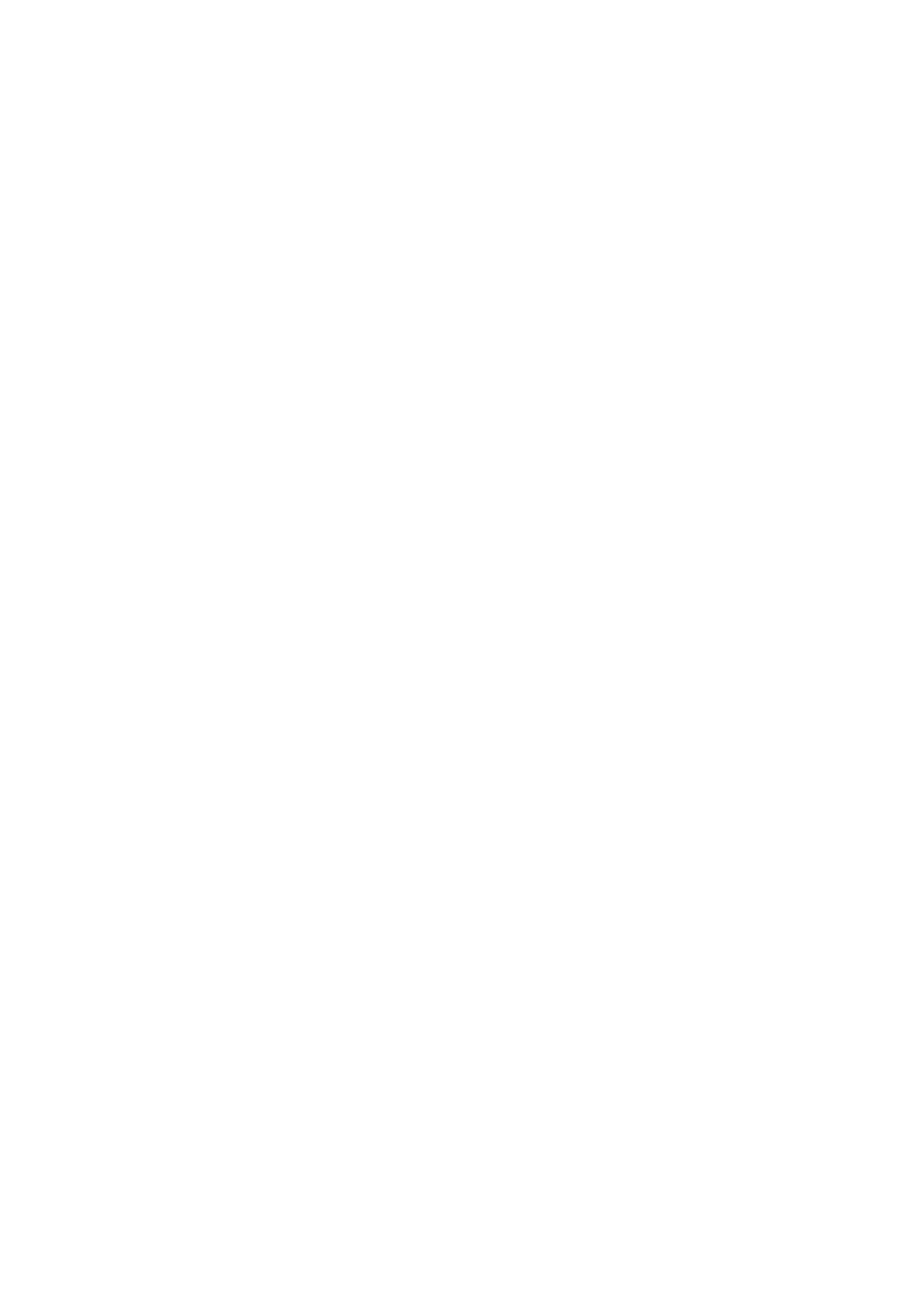

#### **FCC Compliance Statement:**

This equipment has been tested and found to comply with limits for a Class B digital device , pursuant to Part 15 of the FCC rules. These limits are designed to provide reasonable protection against harmful interference in residential installations. This equipment generates, uses, and can radiate radio frequency energy, and if not installed and used in accordance with the instructions, may cause harmful interference to radio communications. However, there is no guarantee that interference will not occur in a particular installation. If this equipment does cause

interference to radio or television equipment reception, which can be determined by turning the equipment off and on, the user is encouraged to try to correct the interference by one or more of the following measures:

-Reorient or relocate the receiving antenna

-Move the equipment away from the receiver

-Plug the equipment into an outlet on a circuit different from that to which the receiver is connected

-Consult the dealer or an experienced radio/television technician for additional suggestions

You are cautioned that any change or modifications to the equipment not expressly approve by the party responsible for compliance could void Your authority to operate such equipment.

This device complies with Part 15 of the FCC Rules. Operation is subjected to the following two conditions 1) this device may not cause harmful interference and 2) this device must accept any interference received, including interference that may cause undesired operation.